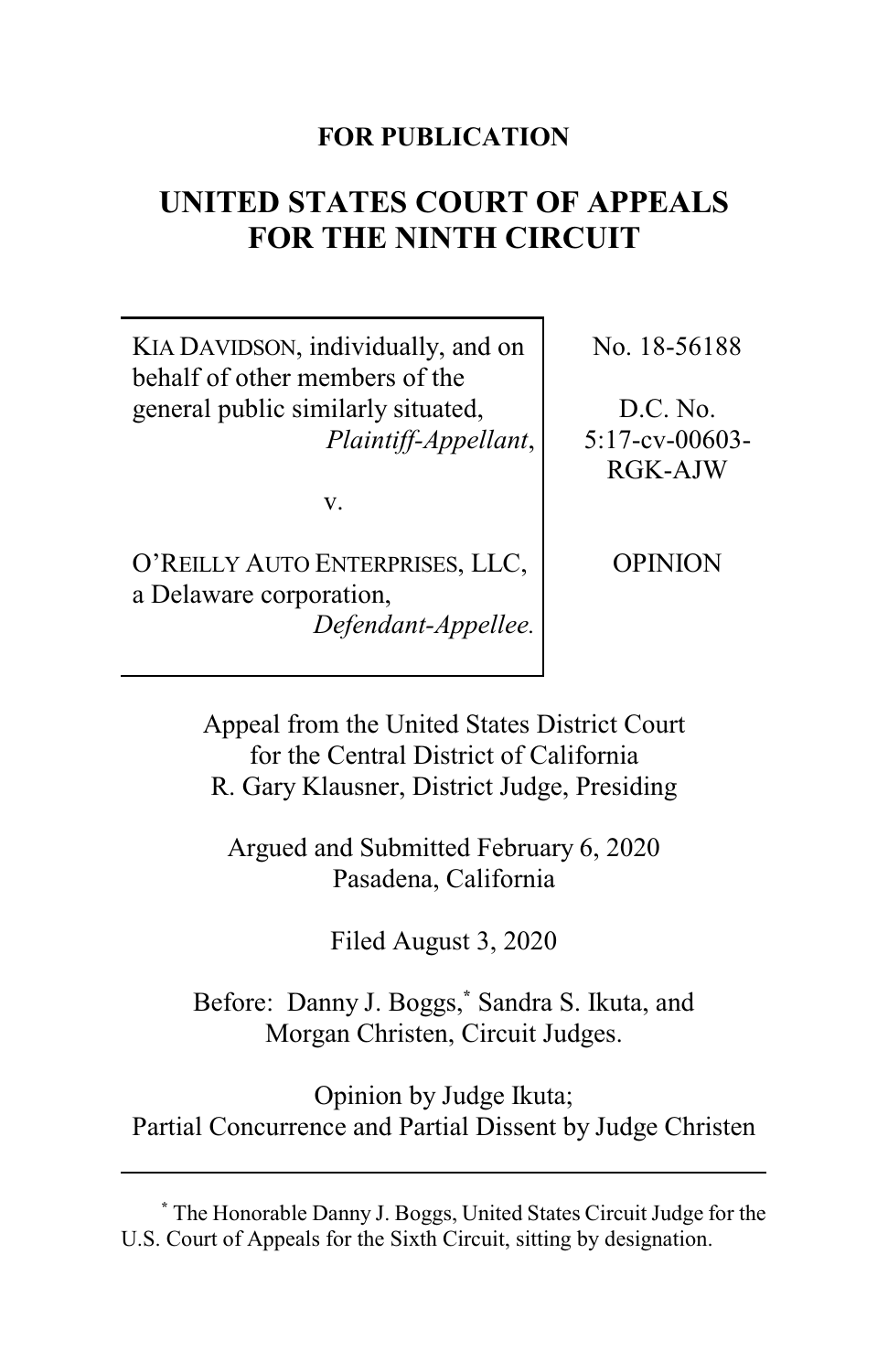# **SUMMARY\*\***

## **Class Certification**

The panel affirmed the district court's order denying plaintiff's motion for class certification in an action challenging the written rest-break policy of plaintiff's former employer, O'Reilly Auto Enterprises, LLC.

In her procedural challenge, plaintiff argued that the district court abused its discretion by declining to extend the September 21 deadline for moving to certify the class, and this impeded plaintiff's ability to obtain pre-certification discovery of information. The panel held that the district court did not abuse its discretion by requiring plaintiff to meet the deadline for filing her motion for class certification while at the same time granting her an additional month to develop evidence and submit a supplemental brief.

In her substantive argument, plaintiff argued that the district court erred in refusing to certify a "rest break" class. The panel held that plaintiff failed to show that "there are questions of law or fact common to the class," which was one of the requirements for class certification under Fed. R. Civ. P. 23(a)(2).

The panel held that plaintiff waived her right to appeal the dismissal of her wage-statement claim. The panel held that in a stipulation, plaintiff preserved the right to appeal the denial of class certification and the ruling on the motion for

This summary constitutes no part of the opinion of the court. It has been prepared by court staff for the convenience of the reader.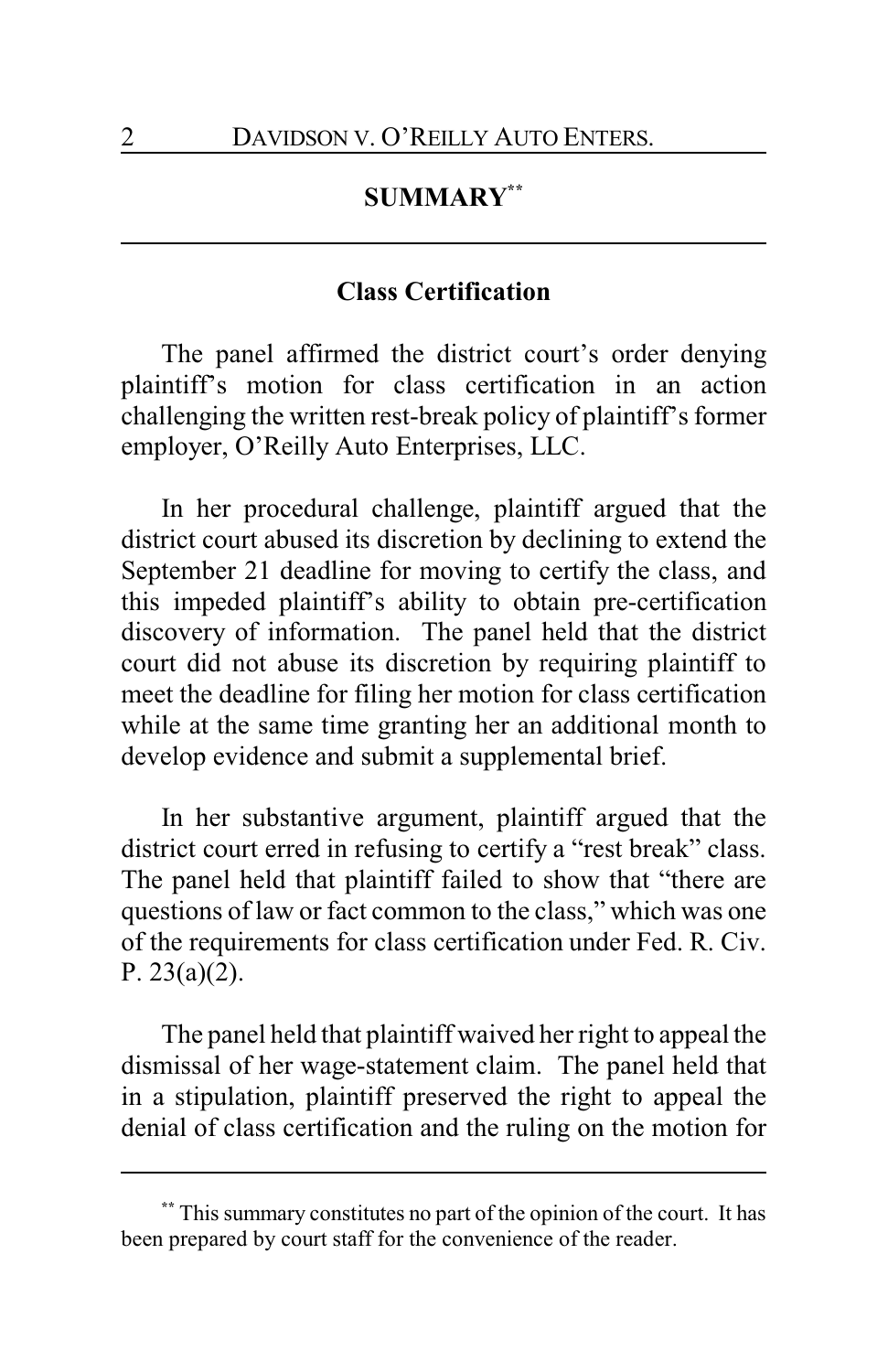summary judgment, but she did not preserve the right to appeal the district court's dismissal of her wage-statement claim.

Concurring in part and dissenting in part, Judge Christen agreed that plaintiff did not preserve her right to appeal the district court's order dismissing her wage statement claim. However, she would hold that the district court erred in imposing an unworkable class certification deadline, and it abused its discretion by denying plaintiff an opportunity to conduct pre-certification discovery. She also disagreed with the majority's conclusion that plaintiff's rest break claims failed for lack of commonality pursuant to Rule 23(a)(2).

# **COUNSEL**

Liana Carter (argued), Ryan Wu, and Robert Drexler, Capstone Law APC, Los Angeles, California, for Plaintiff-Appellant.

James M. Peterson (argued), John Morris, Jason C. Ross, and Rachel E. Moffitt, Higgs Fletcher & Mack LLP, San Diego, California, for Defendant-Appellee.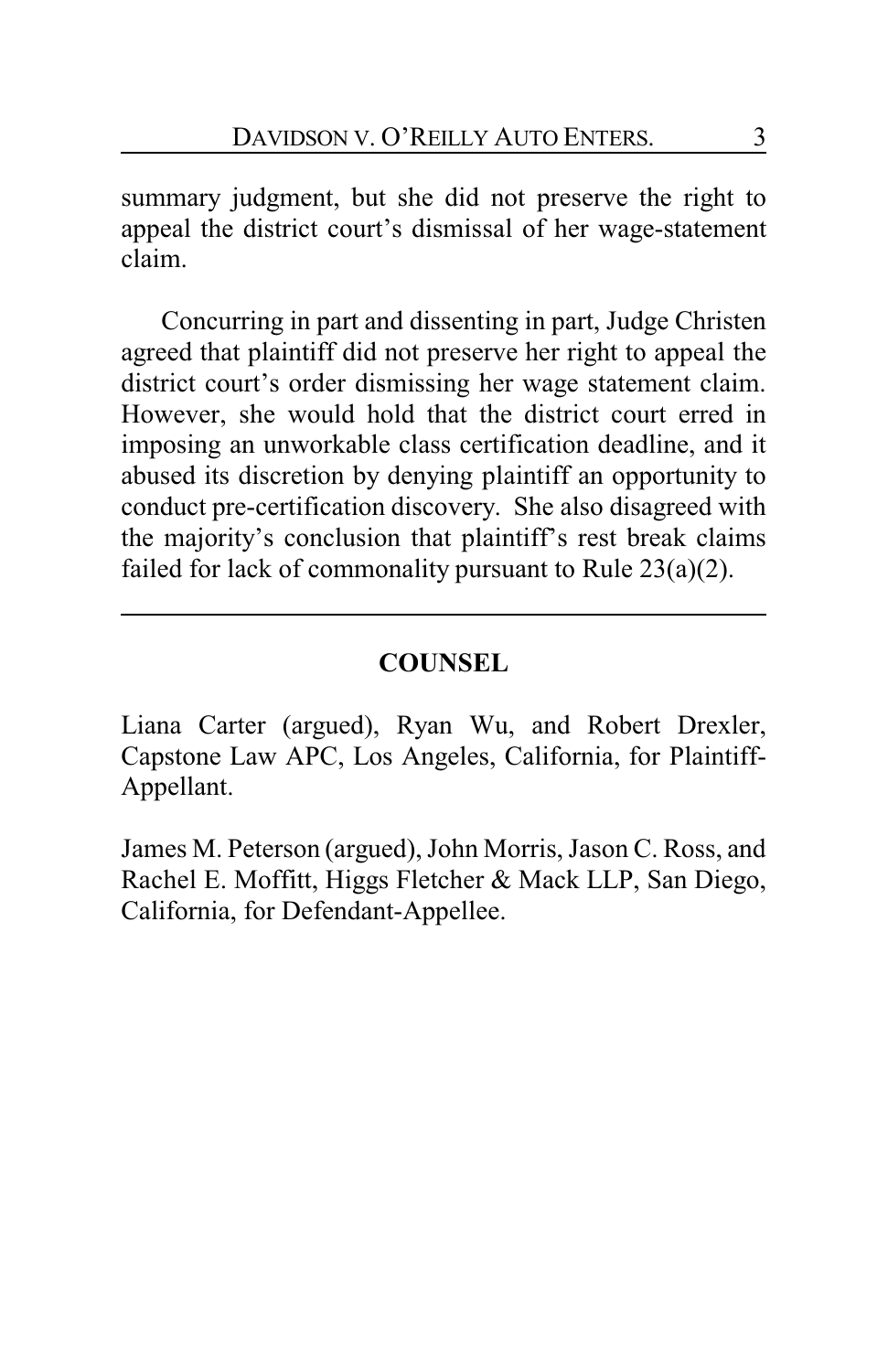## **OPINION**

IKUTA, Circuit Judge:

In this appeal from the stipulated dismissal of a putative class action, Kia Davidson claims that the district court abused its discretion in declining to extend a deadline for filing a motion for class certification. She also claims that the district court erred on the merits in declining to certify a class of employees based on her employer's written rest-break policy, which allegedly did not comply with California law. We conclude that the district court did not abuse its discretion in setting and enforcing a deadline. Nor did the court abuse its discretion in denying Davidson's motion for class certification. Because Davidson failed to offer any evidence that the written policy was applied to employees, she was unable to establish that there were questions of law or fact common to the class.

I

O'Reilly Auto Enterprises, LLC is an auto-parts retailer that operates some 520 stores in California. Between June 2016 and July 2017, O'Reilly employed Kia Davidson as a delivery specialist at one of its stores in San Bernardino, California. Toward the end of her time there, Davidson filed an action against O'Reilly on her own behalf and on behalf of a class of persons "who worked for [O'Reilly] as a nonexempt, hourly-paid employee in California within four years prior to the filing of this complaint until the date of trial."

Davidson alleged three sets of claims relevant to this appeal. First, Davidson alleged that O'Reilly violated California's rest-break requirements. ACalifornia regulation,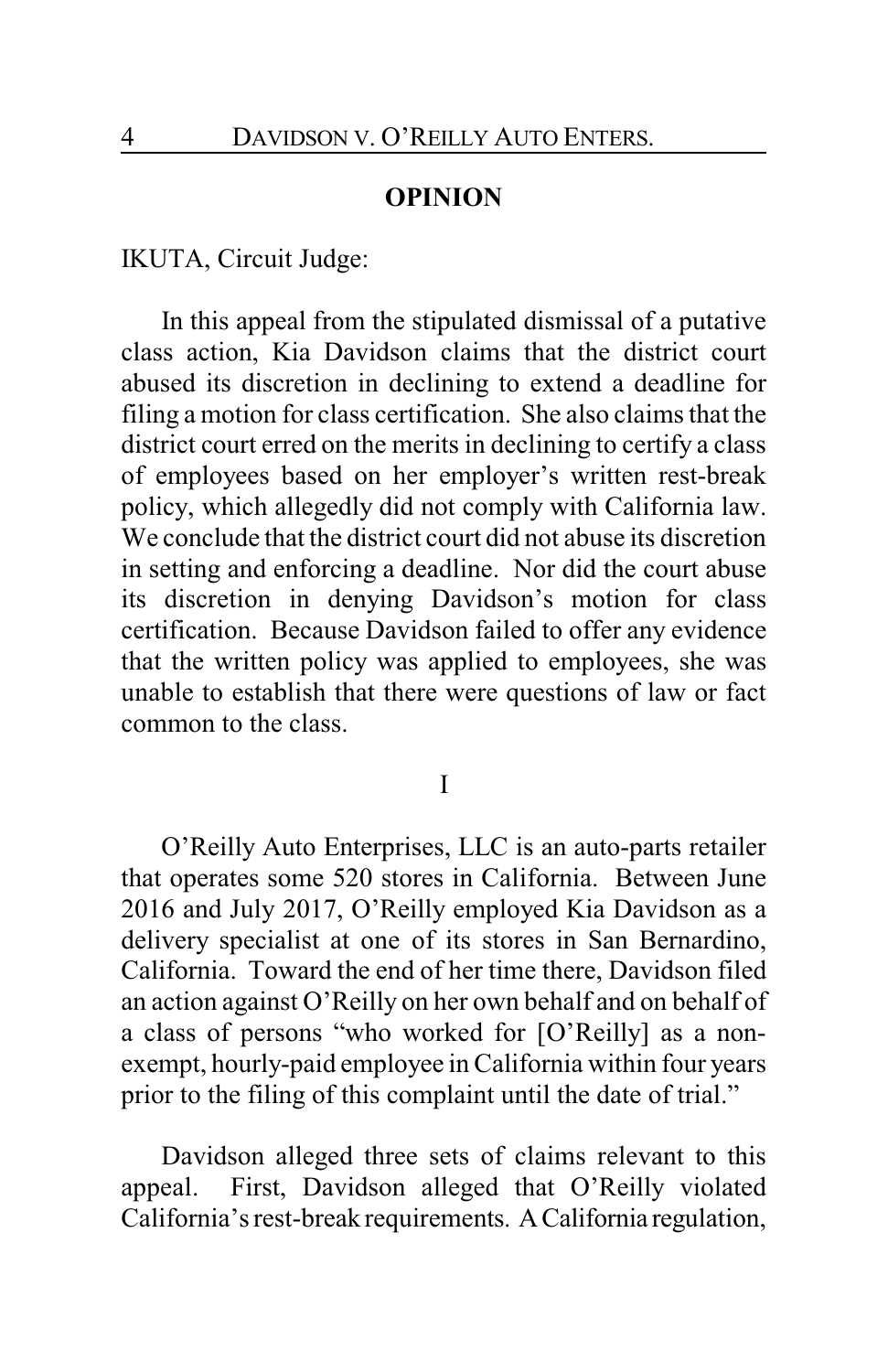Wage Order No. 7, provides that "[e]very employer shall authorize and permit all employees to take rest periods" and that "[t]he authorized rest period time shall be based on the total hours worked daily at the rate of ten (10) minutes net rest time per four (4) hours or major fraction thereof."**<sup>1</sup>** Cal. Code Regs. tit. 8,  $\S$  11070(12)(A). Employees that work between six and eight hours are entitled to two ten-minute rest breaks, one for the first four hours and a second for the remainder. *See id.***<sup>2</sup>** Employees that do not receive these rest breaks are entitled to increased pay in the form of a rest-break premium: "one (1) hour of pay at the employee's regular rate of compensation for each work day that the rest period is not provided." Cal. Code Regs. tit. 8, § 11070(12)(B). According to Davidson, she and other employees did not receive rest breaks and O'Reilly did not pay (or underpaid) rest-break premiums.

Second, Davidson alleged that O'Reilly failed to provide employees with wage statements that identified "the name and address of the legal entity that is the employer," as required by section 226(a)(8) of the California Labor Code. According to Davidson, O'Reilly's wage statements were noncompliant because they listed O'Reilly's address as "PO BOX 1156, SPRINGFIELD, MO 65801," instead of

<sup>&</sup>lt;sup>1</sup> "Though not defined in the wage order, a 'major fraction' long has been understood—legally, mathematically, and linguistically—to mean a fraction greater than one-half." *Brinker Rest. Corp. v. Superior Court*, 53 Cal. 4th 1004, 1028 (2012). So a "major fraction thereof" as applied to a "four-hour period" means "any amount of time in excess of two hours." *Id.* at 1029.

<sup>&</sup>lt;sup>2</sup> "[A] rest period need not be authorized for employees whose total daily work time is less than three and one-half  $(3 \frac{1}{2})$  hours." Cal. Code Regs. tit. 8, § 11070(12)(A).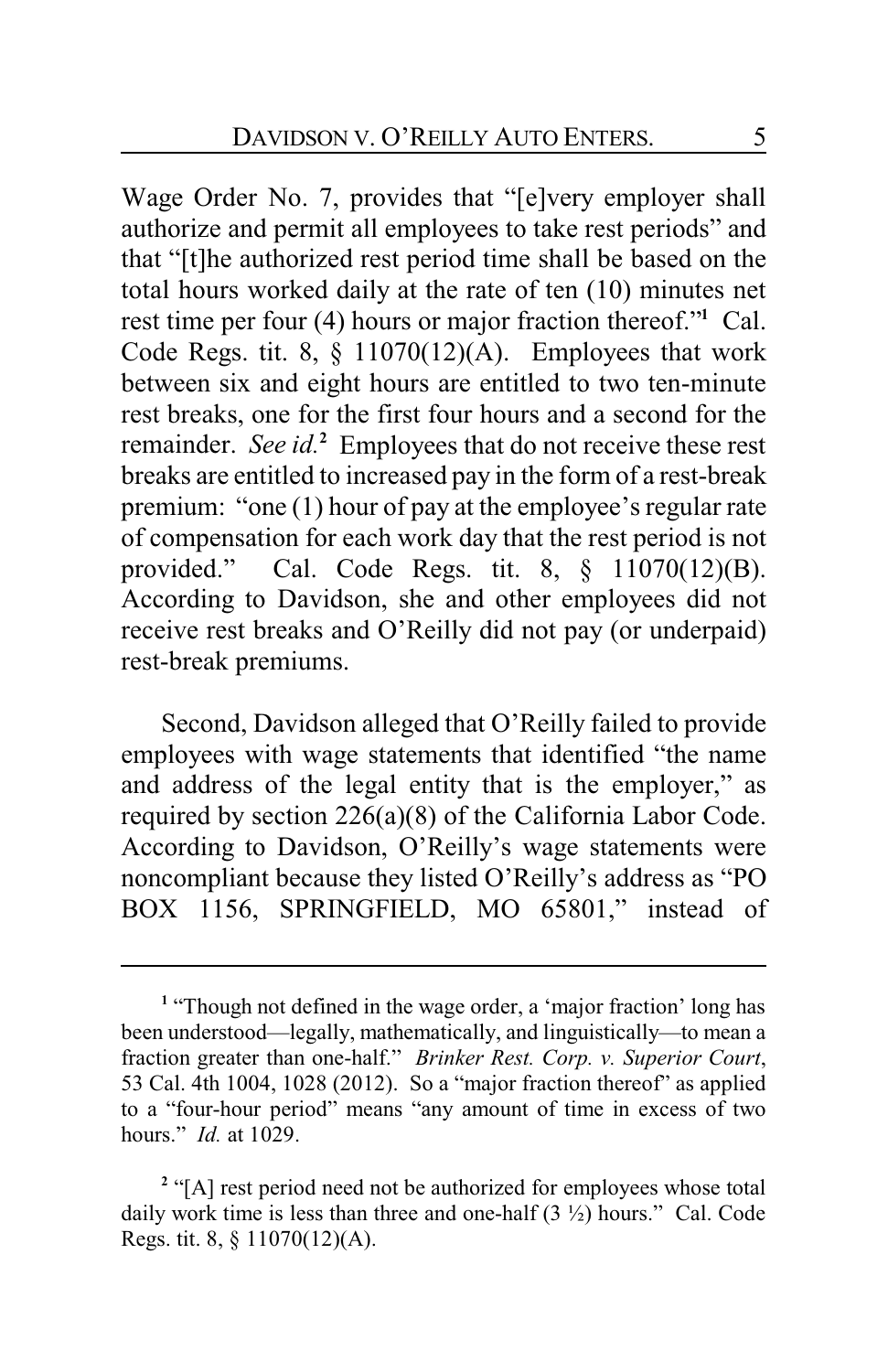providing the street address of O'Reilly's corporate headquarters, "233 South Patterson Avenue, Springfield, MO 65802-2298." Third, relying on these first two claims, Davidson sought civil penalties under California's Private Attorney General Act (PAGA). *See* Cal. Lab. Code § 2698, *et seq*.

Davidson served O'Reilly with a first amended complaint on June 23, 2017. At the time, the district court's local rules provided that "[w]ithin 90 days after service of a pleading purporting to commence a class action . . . the proponent of [a] class shall file a motion for certification that the action is maintainable as a class action, unless otherwise ordered by the Court." C.D. Cal. Local Rule 23-3 (Dec. 1, 2013). The district court let stand the local rule's filing deadline, and so Davidson had 90 days after service—until September 21—to move for class certification.

On August 2, the parties filed a stipulation and proposed order seeking to extend the September 21 deadline by 67 days to November 28. The parties gave several reasons for requesting the extension. First, Davidson intended to move to transfer venue, and the earliest date on which she could notice a hearing was September 18, just three days before the September 21 deadline. Next, Davidson claimed she needed more time to gather evidence to support her class-certification motion. The stipulation explained that Davidson had served interrogatories, document requests, and deposition notices on O'Reilly, seeking "[t]he contact information of putative class members," the "[p]utative class member time punch and wage records," and information related to O'Reilly's "labor policies." Davidson claimed this discovery was relevant for class certification because it would: (1) be used to interview putative class members and obtain declarations, (2) allow her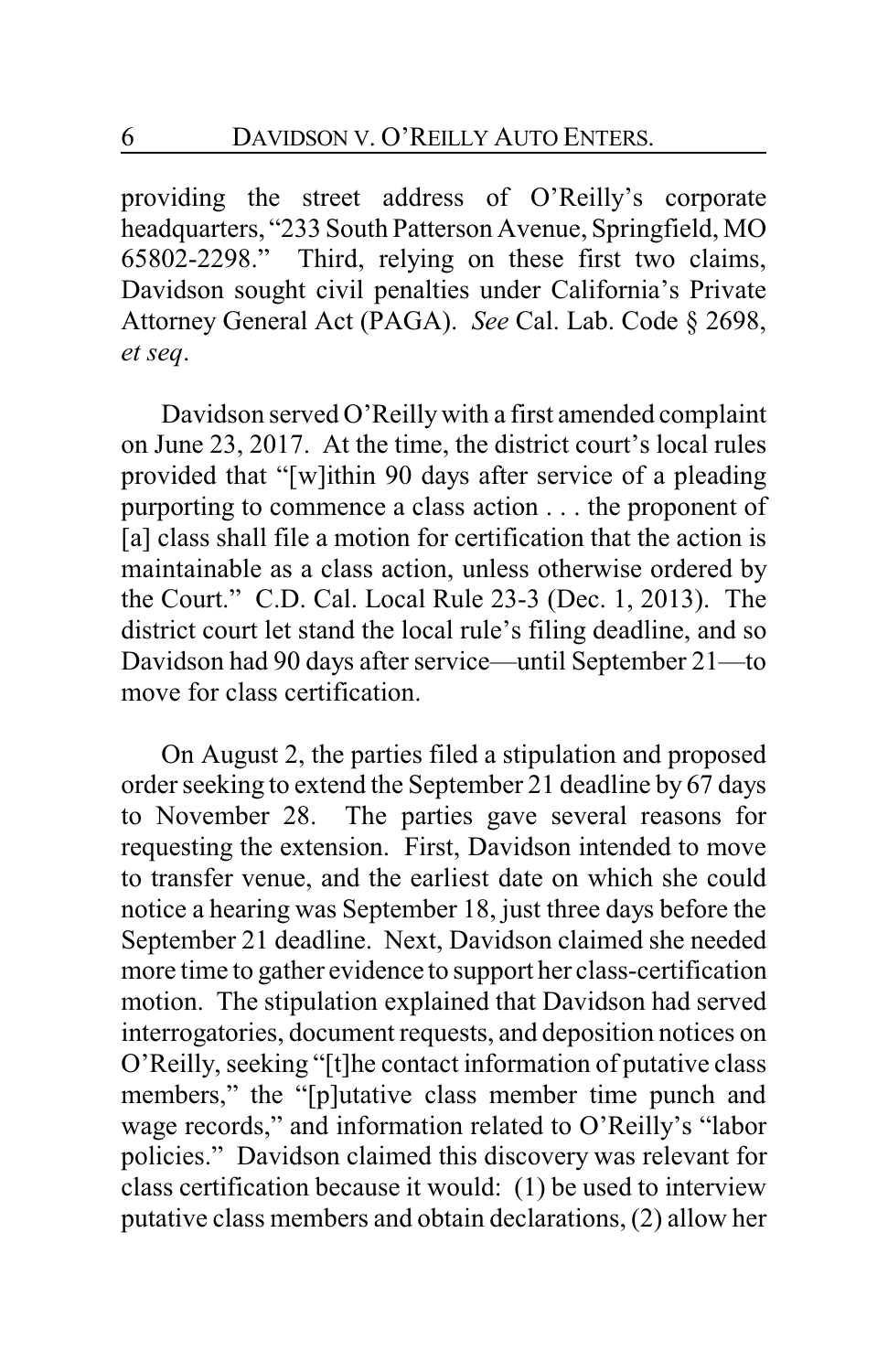to analyze time and wage records for recorded instances of potential Labor Code violations, (3) allow her to inspect O'Reilly's policies, which will show how hours of work, nonwork, and compensation are regulated, and (4) allow her to review communications showing how O'Reilly implemented its policies. According to Davidson, "the putative class would be prejudiced without this discovery at class certification" because "it bears upon the commonality and predominance of Labor Code issues among class members as a whole." The stipulation also listed procedural steps, such as providing putative class members with notice and opportunity to opt-out from the disclosure of their contact information, which would take place before discovery. The district court summarily denied the stipulation to extend the September 21 deadline.

Over the next few months, the parties engaged in discovery. **<sup>3</sup>** Davidson requested multiple depositions from O'Reilly pursuant to Rule 30(b)(6) of the Federal Rules of Civil Procedure, which provides that entities, including corporations, must designate a knowledgeable person who can testify on the subject matter identified in a deposition

**<sup>3</sup>** Although Davidson initially propounded discovery requests on June 30, 2017, her requests were premature because the parties had not yet met and conferred as required by Rule 26(f) of the Federal Rules of Civil Procedure. *See* Fed. R. Civ. P. 26(d) ("A party may not seek discovery from any source before the parties have conferred as required by Rule 26(f)."). Davidson accordingly re-propounded her discovery requests on August 1, after the parties completed their Rule 26(f) conference. Davidson also filed a second amended complaint shortly thereafter, on August 7.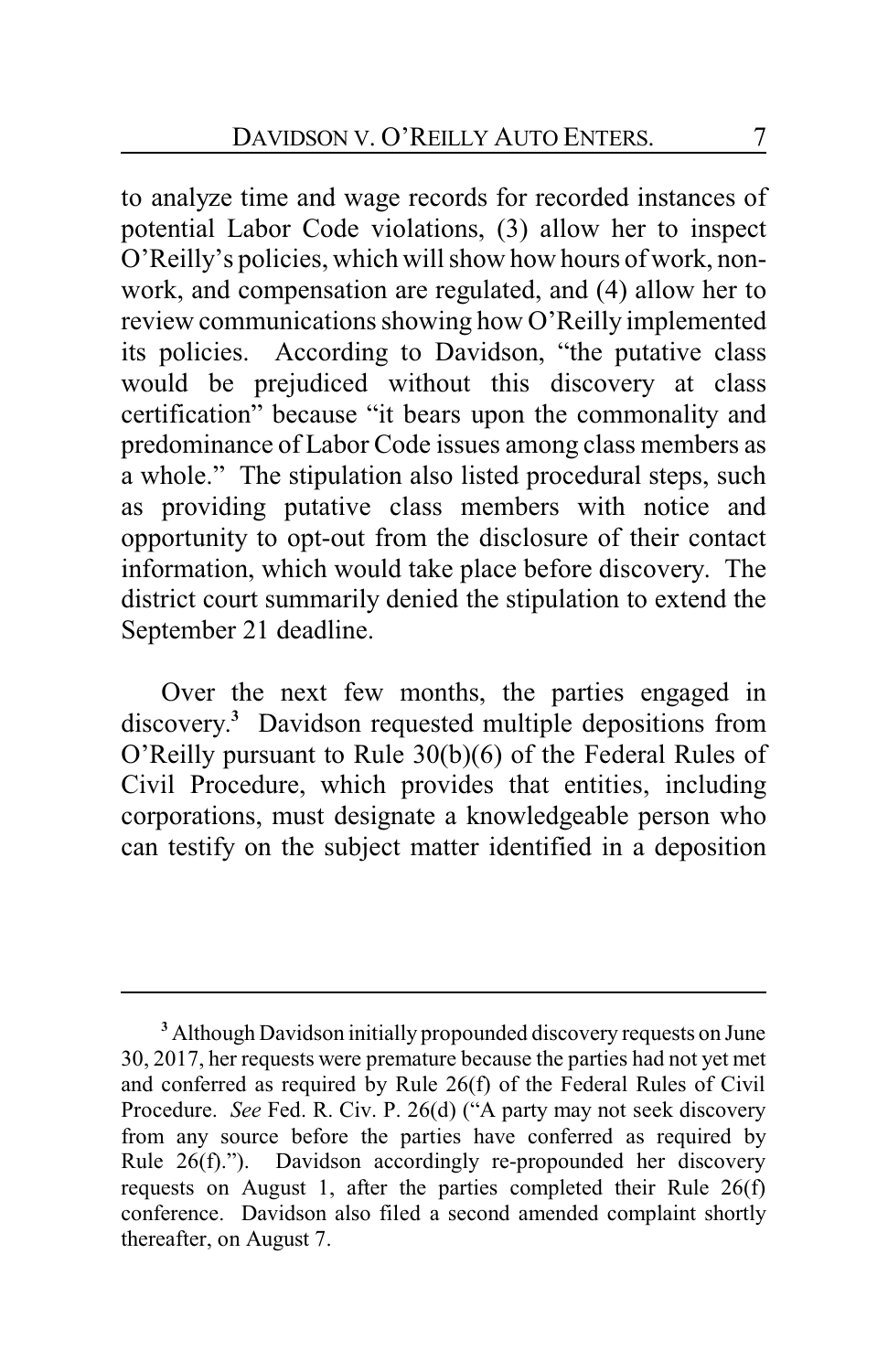notice.**<sup>4</sup>** Davidson's Rule 30(b)(6) notices sought information on O'Reilly's "rest period policies, policy documents, procedures, or practices." Davidson also propounded document requests and interrogatories, including a request that O'Reilly provide "the full name, identification number, position, dates of employment, last known address, and last known telephone number" for "each and every" putative class member.

In response to these requests, O'Reilly provided answers to Davidson's interrogatories, produced responsive documents, and agreed to produce persons knowledgeable about the subject matter identified in Davidson's Rule 30(b)(6) notices. O'Reilly also agreed to provide a random sampling of contact information for putative class members, after providing them with notice and an opportunity to object. Such notice is required in state class actions to protect employees' privacy rights and is commonly referred to as a *Belaire-West* notice. *See Belaire-West Landscape Inc. v. Superior Court*, 149 Cal. App. 4th 554, 562 (2007).

#### **4** Rule 30(b)(6) provides, in relevant part:

In its notice or subpoena, a party may name as the deponent a public or private corporation, a partnership, an association, a governmental agency, or other entity and must describe with reasonable particularity the matters for examination. The named organization must then designate one or more officers, directors, or managing agents, or designate other persons who consent to testify on its behalf; and it may set out the matters on which each person designated will testify.

Fed. R. Civ. P. 30(b)(6).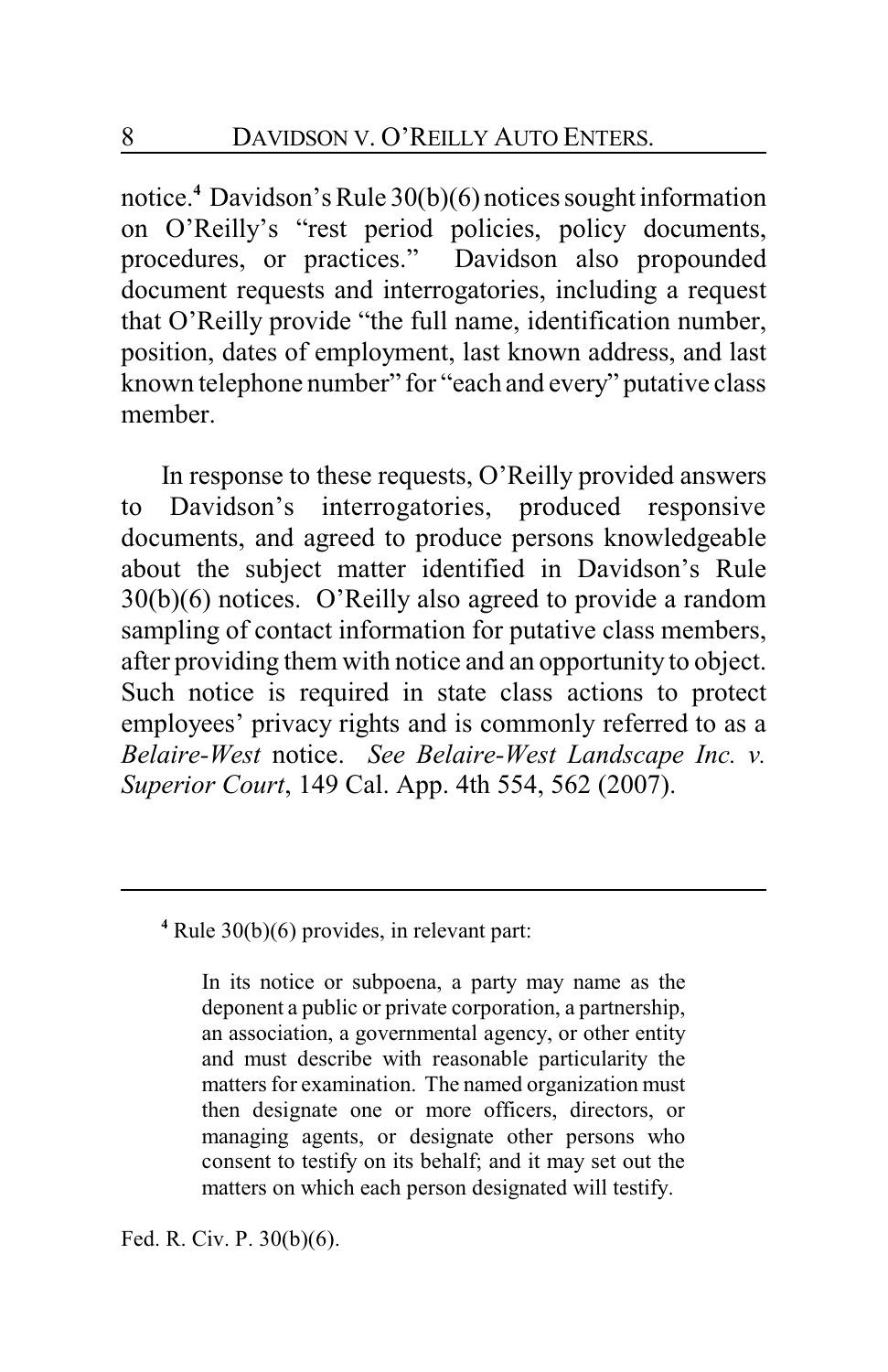As discovery progressed, the parties again moved to extend the September 21 deadline, this time by 14 days, to accommodate their schedule for Rule 30(b)(6) depositions. The district court denied the motion, though in response to a subsequent motion, it gave Davidson an opportunity to file a supplemental brief that could incorporate the deposition testimony and any other newly discovered evidence.

On the September 21 deadline, Davidson filed her motion for class certification along with a class-action trial plan. The motion and trial plan explained Davidson's theory regarding the rest-break claim. According to the motion, each of O'Reilly's policy documents required ten-minute rest breaks for every four hours of work but did not include the language "or major fraction thereof." Davidson argued that this omission created classwide issues, such as whether O'Reilly violated California law by failing to "authorize or permit" required rest breaks and whether O'Reilly's "uniform written rest break policy violate[d] California law by failing to give full effect to Wage Order No. 7." The evidence presented at trial "would include the text of every iteration of O'Reilly's written rest period policy, as well as O'Reilly's corroborating party admissions expected in the deposition." Because the rest-break policy applied to all class members, "the common questions engendered by that policy [could] be answered by common proof." The motion was supported by Davidson's declaration stating that she "recall[ed] sometimes working a shift between 6 and 8 hours in length" but was "not aware of any rest period premiums being paid to [her]."

The motion for class certification also addressed outstanding discoverymatters. Davidson stated that O'Reilly had not yet produced "all corresponding policy documents" and had not "yet been able to produce a Rule 30(b)(6)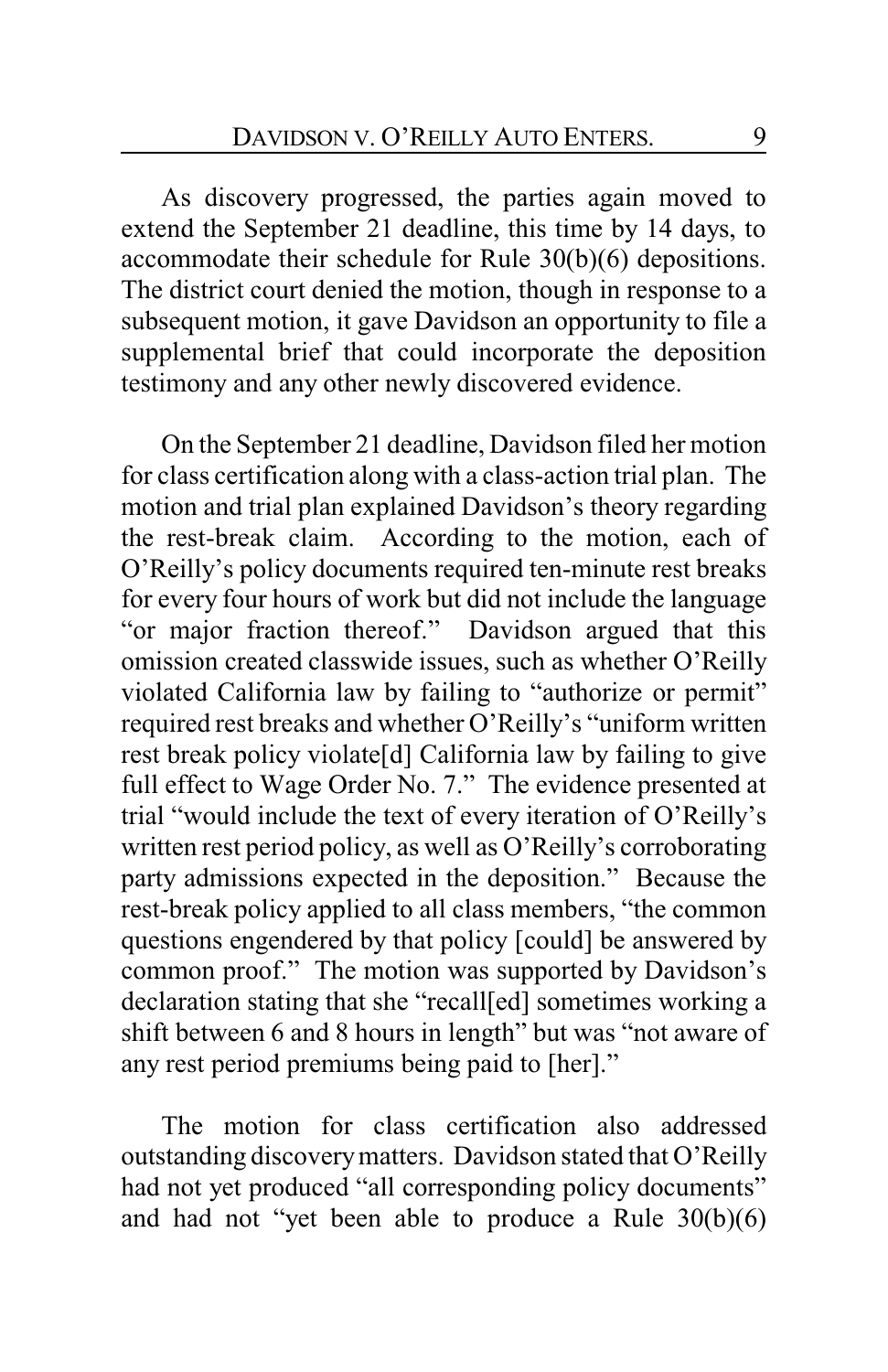designated witness to testify in this matter as to [O'Reilly's] rest period policies, policy documents, procedures or practices." But Davidson "expect[ed]" that O'Reilly would "provide further discovery regarding rest periods in time for supplemental briefing." Aside from this, Davidson did not state that there was a need for any additional discovery.

Along with her class-certification motion, Davidson filed a stipulated motion and proposed order that would allow her to file a supplemental brief on October 20. The motion explained that Davidson had taken two depositions just two days before she filed the class-certification motion and that one more deposition was "anticipated to occur shortly." Thus, Davidson sought an opportunity to support her motion for class certification with any newly discovered evidence. The district court granted the stipulated motion and issued an order givingDavidson an additional month to gather evidence to support class certification.

While Davidson was gathering additional evidence, the district court ruled on O'Reilly's pending motion to dismiss. The district court dismissed Davidson's wage-statement claim on the ground that she failed to allege a violation of section 226(a)(8) of the Labor Code. The district court held that the word "address," as used in section  $226(a)(8)$ , "encompasses both [a] physical street address and [a] mailing address," and so O'Reilly's use of a P.O. box address "fulfilled the requirements of section 226(a)(8)."

On October 20, Davidson filed the supplemental brief in support of her motion for class certification, as permitted by the district court. The brief indicated that it incorporated "testimony given during [O'Reilly's] Rule 30(b)(6) depositions . . . and an additional document produced by"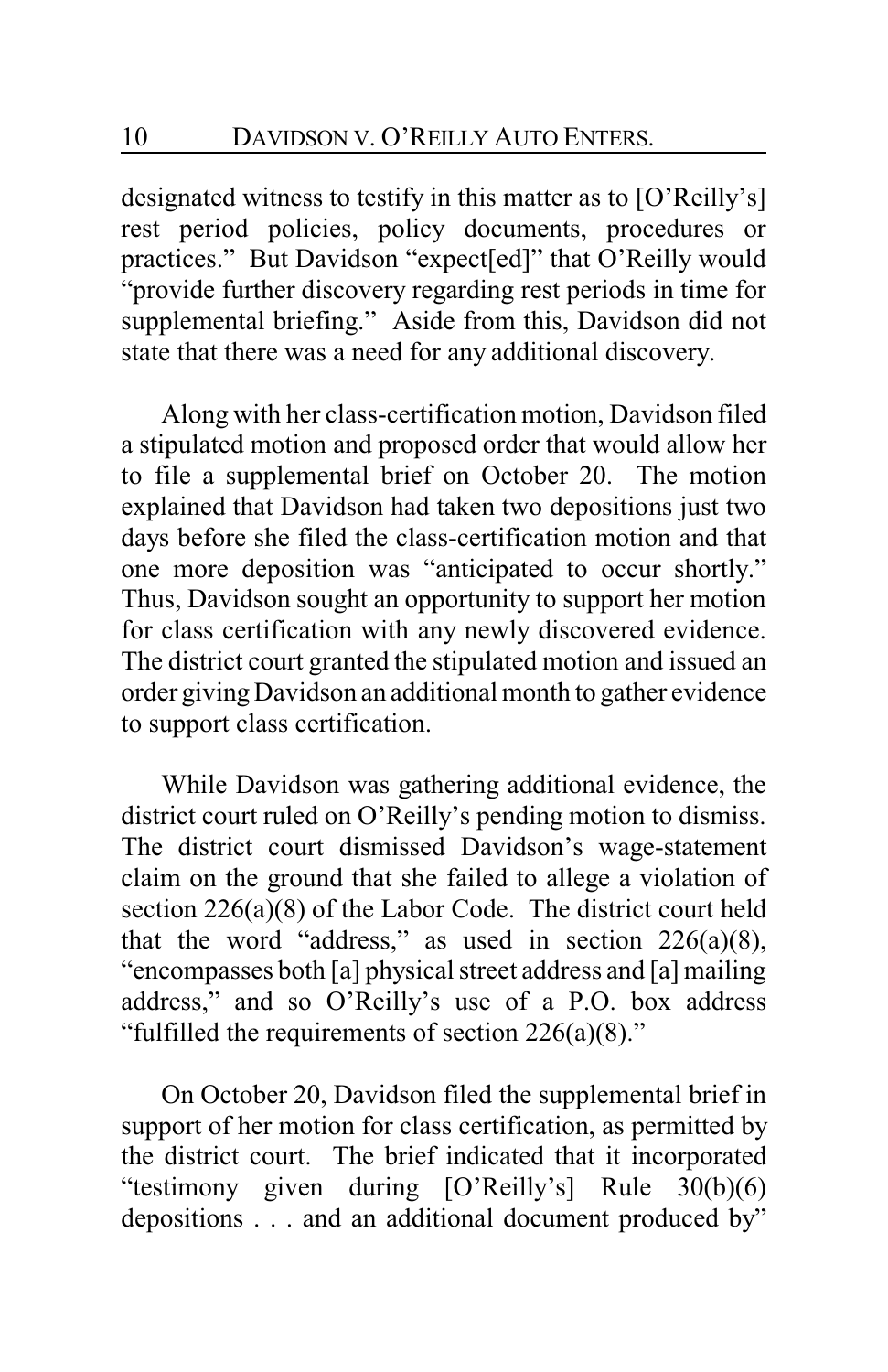O'Reilly. Davidson explained that "[s]ince filing [her] Motion for Class Certification, [she] ha[d] gathered additional documentary and corporate Rule 30(b)(6) testimony supporting certification of her rest period class." As in her class-certification motion,Davidson's supplemental brief did not raise a need for additional discovery. Her reply in support of class certification, filed on November 20, also made no mention of a need for further discovery.

On December 15, the district court denied Davidson's motion for class certification. Because the district court had already dismissed the wage-statement claim, it denied the request to certify a wage-statement class as moot. With respect to the rest-break class, the district court stated that, although O'Reilly's written policy was inconsistent with California law, Davidson had not shown that the written policy was "consistently applied to all 21,000 proposed class members." The district court noted that Davidson's own declaration "does not even state that she was ever denied proper rest breaks." By contrast, O'Reilly provided declarations from 310 employees asserting that they received all rest breaks mandated by California law. Accordingly, the district court concluded that Davidson failed to show that O'Reilly implemented unlawful practices; the existence of a facially defective policy was not enough, standing alone, to show that common questions predominated.

Davidson continued to litigate her remaining claims until, in June 2018, the district court granted summary judgment in favor of O'Reilly on Davidson's PAGA claim. Shortly thereafter, the parties entered into a stipulation whereby Davidson agreed that the district court would dismiss with prejudice and enter judgment on each of her claims, including (1) her PAGA claim (on which O'Reilly had been granted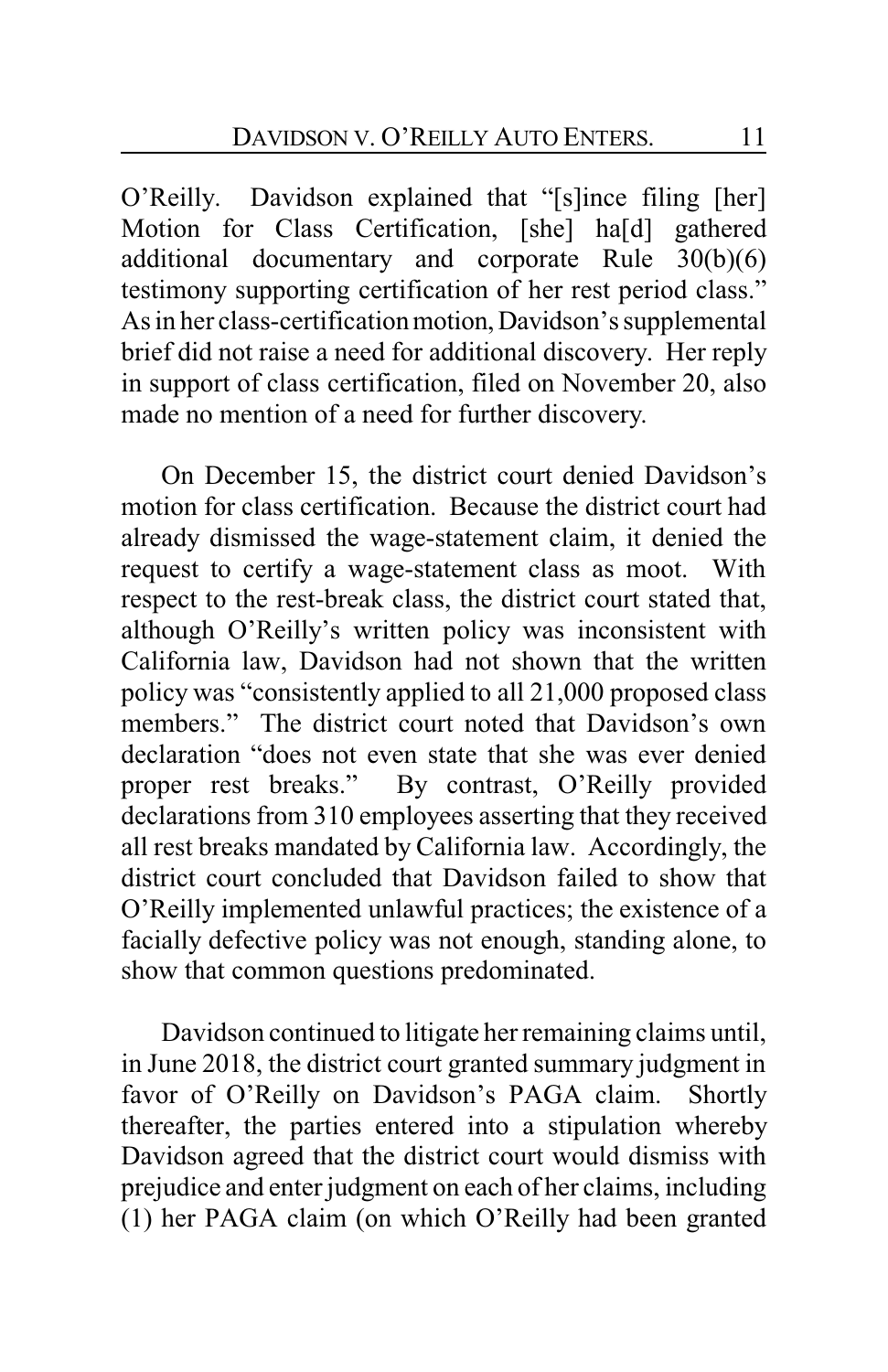summary judgment), (2) her wage-statement claim (previously dismissed for failure to state a claim), and (3) her rest-break claim (for which class certification had been denied). The parties agreed that Davidson would preserve the right to appeal two rulings: the district court's "[1] denial of class certification (Dkt. No. 61) and [2] ruling on motion for summary judgment (Dkt. No. 78)." The district court entered judgment as requested. This appeal followed.

### II

On appeal, Davidson raises both a procedural and substantive argument to support her claim that the district court abused its discretion in denying her motion for class certification. We consider each argument in turn.

#### A

We begin with Davidson's procedural argument. She argues that the district court abused its discretion bydeclining to extend the September 21 deadline for moving to certify a class. According to Davidson, this impeded her ability to obtain pre-certification discovery of information that would have shown O'Reilly's on-the-ground implementation of its rest-break policy.

"District courts have broad discretion to control the class certification process." *Vinole v. Countrywide Home Loans, Inc.*, 571 F.3d 935, 942 (9th Cir. 2009). Rule 23(c)(1)(A) of the Federal Rules of Civil Procedure gives district courts discretion to set deadlines for when parties must move for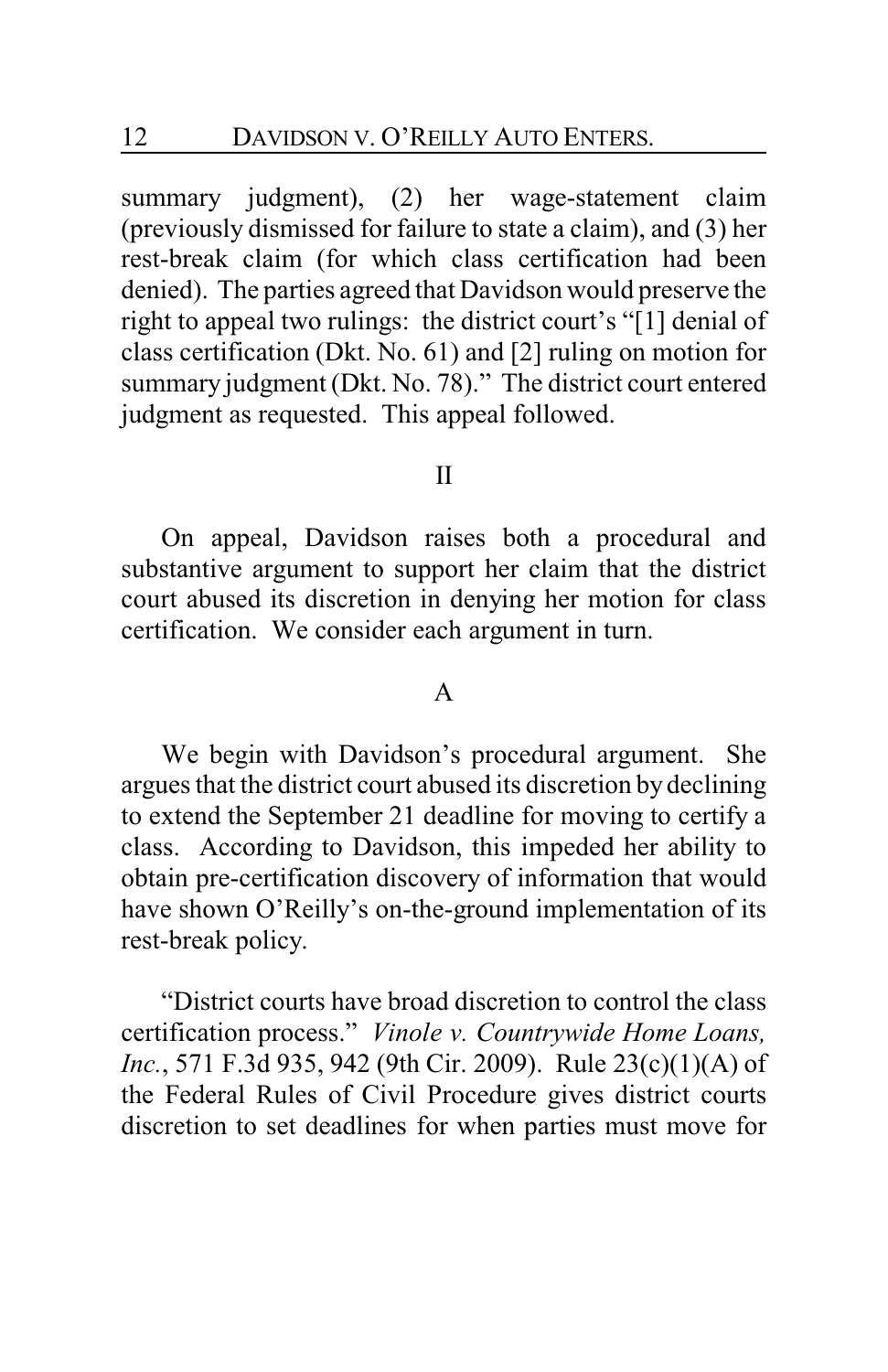class certification. *See* Fed. R. Civ. P. 23(c)(1)(A).**<sup>5</sup>** The question whether a district court abuses its discretion by setting deadlines or limiting pre-certification discovery is inherently fact intensive and must be decided based on the facts of each case. *See, e.g.*, *Doninger v. Pac. Nw. Bell, Inc.*, 564 F.2d 1304, 1313 (9th Cir. 1977).

Because "we review a district court's case management decisions for abuse of discretion," *GCB Commc'ns, Inc. v. U.S. S. Commc'ns, Inc.*, 650 F.3d 1257, 1262 (9th Cir. 2011), we must affirm unless the decision was "illogical, implausible, or without support in inferences that may be drawn from facts in the record," *United States v. Hinkson*, 585 F.3d 1247, 1264 (9th Cir. 2009) (en banc). "[This] standard is deferential, and properly so, since the district court needs the authority to manage the cases before it efficiently and effectively." *Wong v. Regents of Univ. of Cal.*, 410 F.3d 1052, 1060 (9th Cir. 2005).

A district court does not abuse its discretion by actively managing the pre-certification process—whether that means limiting the time "to conduct discoveryrelated to the question of class certification," *Vinole*, 571 F.3d at 942; *accord Kamm v. Cal. City Dev. Co.*, 509 F.2d 205, 210 (9th Cir. 1975), or denying pre-certification discovery entirely, *see Mantolete v. Bolger*, 767 F.2d 1416, 1424 (9th Cir. 1985); *Doninger*, 564 F.2d at 1313. District courts may also exercise their discretion by enforcing filing deadlines; they have "the power to establish reasonable times for the filing of documents" and

**<sup>5</sup>** Rule 23(c)(1)(A) states, "At an early practicable time after a person sues or is sued as a class representative, the court must determine by order whether to certify the action as a class action." Fed. R. Civ. P.  $23(c)(1)(A)$ .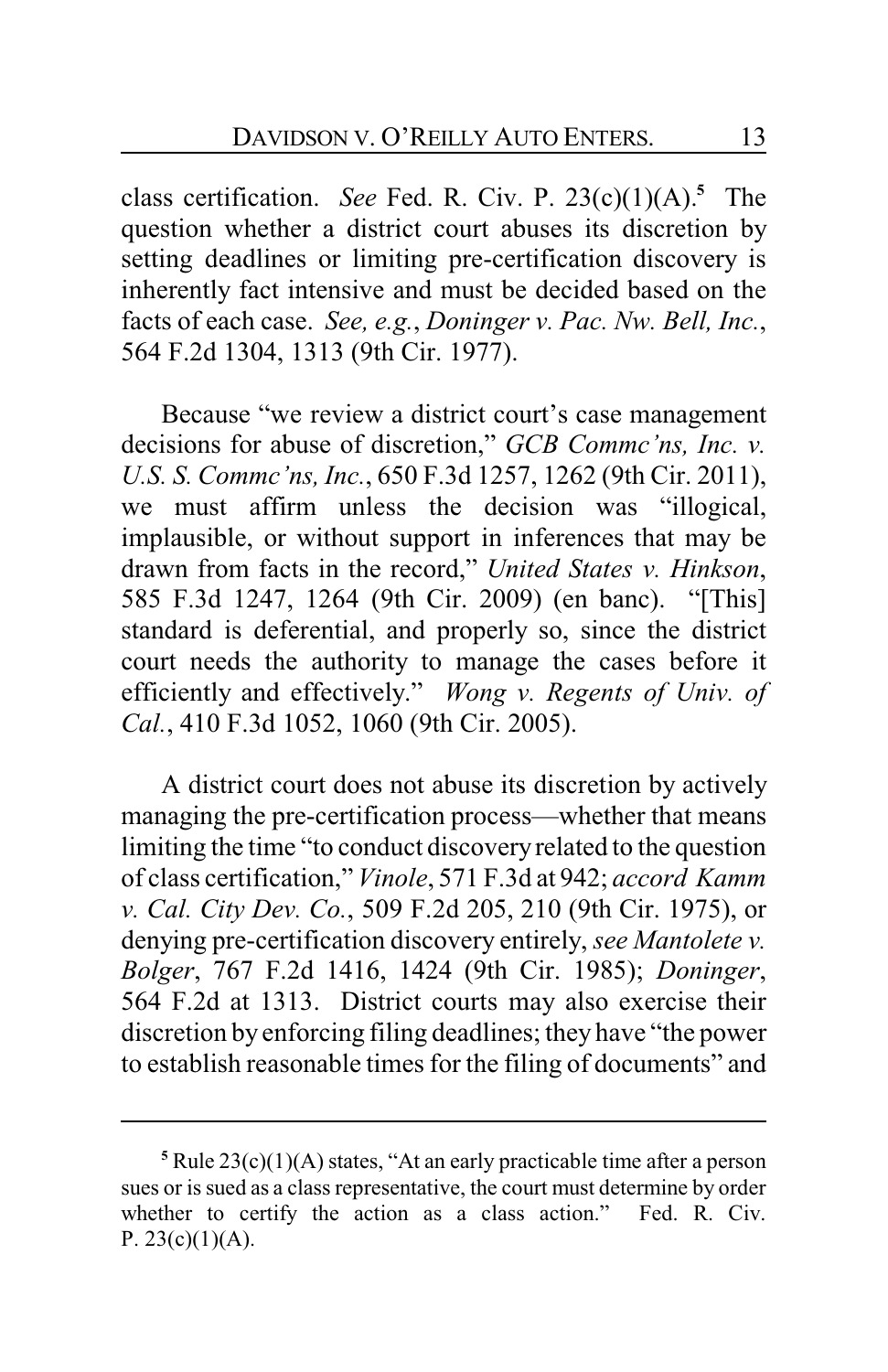to evaluate the legitimacy of an excuse for failing to file on time. *Grandson v. Univ. of Minn.*, 272 F.3d 568, 574 (8th Cir. 2001) (citation omitted); *accord Fowler v. UPMC Shadyside*, 578 F.3d 203, 214 (3d Cir. 2009) (holding that the district court did not abuse its discretion "in denying a motion for a class action determination which was untimely under the local rule"). We have recognized that disregarding a district court's "decision to honor the terms of its binding scheduling order" can "undermine the court's ability to control its docket." *Johnson v. Mammoth Recreations, Inc.*, 975 F.2d 604, 610 (9th Cir. 1992). This is particularly true "[i]n these days of heavy caseloads," when "trial courts in both federal and state systems routinely set schedules and establish deadlines to foster the efficient treatment and resolution of cases." *Wong*, 410 F.3d at 1060. "Those efforts will be successful only if the deadlines are taken seriously by the parties, and the best way to encourage that is to enforce the deadlines." *Id.*

While we generally defer to a district court's casemanagement decisions, including in the class-certification process, *see Campbell v. City of Los Angeles*, 903 F.3d 1090, 1110 (9th Cir. 2018), a district court may abuse its discretion if it unreasonably applies rules in a way that deprives a party of an opportunity to present class allegations or a motion for class certification, *see ABS Entm't, Inc. v. CBS Corp.*, 908 F.3d 405, 426–27 (9th Cir. 2018), or denies a party a reasonable opportunity to obtain a ruling on the merits of a motion for class certification, *see Pitts v. Terrible Herbst, Inc.*, 653 F.3d 1081, 1092–93 (9th Cir. 2011). For instance, in *ABS Entertainment*, the plaintiff filed a putative class action in district court. 908 F.3d at 411. The parties were subject to a local rule (the same one applicable here), which set a 90-day deadline for filing a motion for class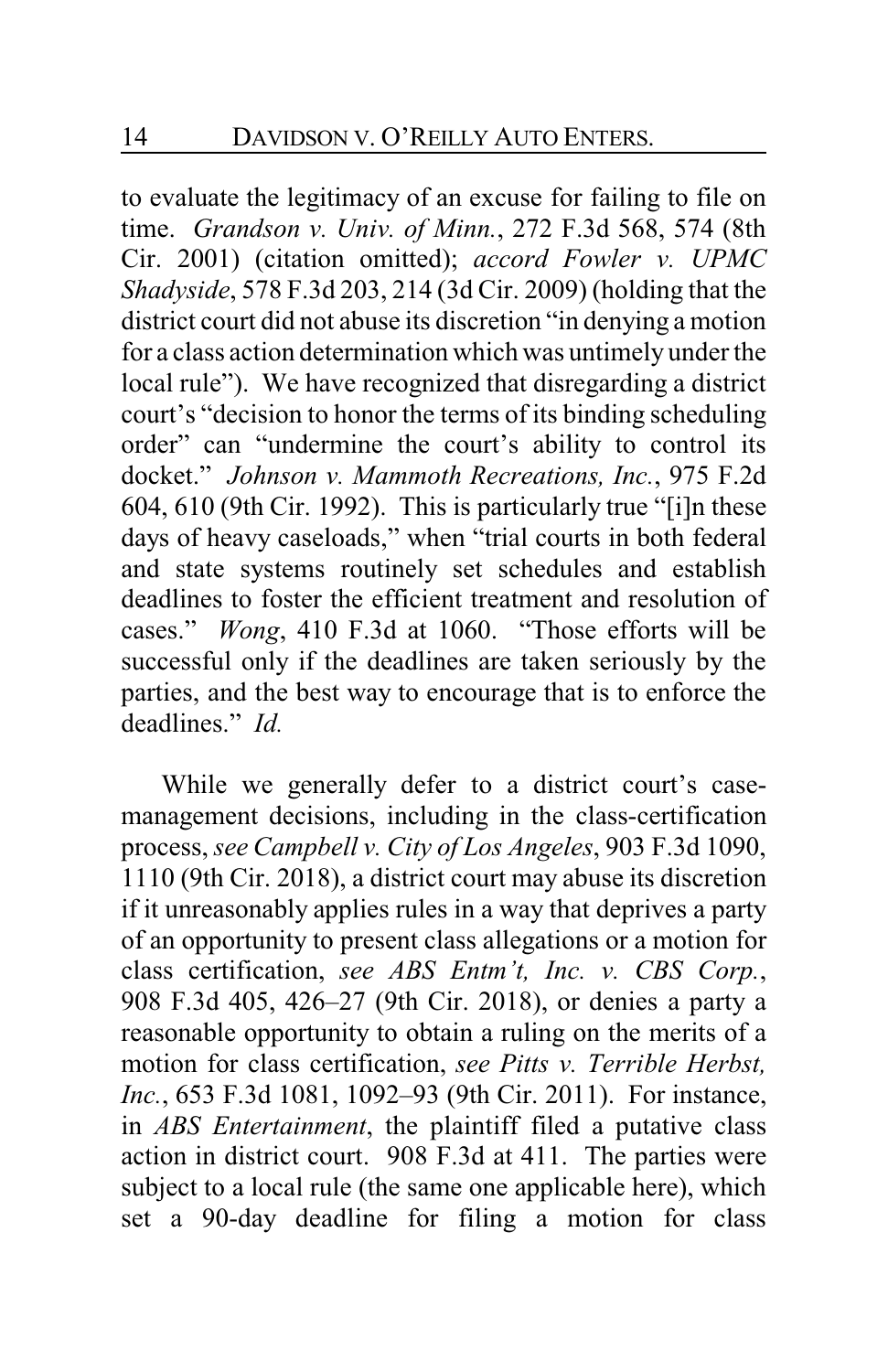certification, and they sought to extend the 90-day deadline to allow for pre-certification discovery. *Id.* The district court refused to do so on the ground that there was "no show of cause, let alone good cause," *id.*, without "address[ing] the asserted need for pre-certification discovery," *id.* at 426. The plaintiff timely moved for class certification, but the district court identified two technical defects,**<sup>6</sup>** and then struck both the motion and the class allegations in the complaint as untimely filed. *Id.* at 426. By striking the class allegations, the district court prevented the plaintiff from renewing the motion for class certification unless the plaintiff obtained approval to amend the complaint. *See* Fed. R. Civ. P.  $23(d)(1)(D).<sup>7</sup>$ 

On appeal, we held that a district court's "application and interpretation of its Local Rules is entitled to 'a large measure of discretion,'" but the district court's application of the local rule's 90-day deadline was so inflexible as to be

**<sup>6</sup>** The motion "set a hearing date for the motion beyond the 35-day period after service of process as required by the court's standing orders and it did not include a statement pursuant to Local Rule 7-3 that a 'conference of counsel' took place prior to the filing of the motion." *ABS Entm't*, 908 F.3d at 412.

<sup>&</sup>lt;sup>7</sup> Rule  $23(d)(1)(D)$  provides that a district court may "require that the pleadings be amended to eliminate allegations about representation of absent persons and that the action proceed accordingly." Fed. R. Civ. P.  $23(d)(1)(D)$ . If the district court does not strike the class allegations, parties may move a district court to alter or amend an order granting or denying class certification at any time "before final judgment," Fed. R. Civ. P.  $23(c)(1)(C)$ , meaning that the denial of a motion for class certification "is inherently tentative," *Coopers & Lybrand v. Livesay*, 437 U.S. 463, 469 n.11 (1978); *see also McNamara v. Felderhof*, 410 F.3d 277, 280 (5th Cir. 2005) ("A district court is free to reconsider its class certification order as often as necessary before judgment.").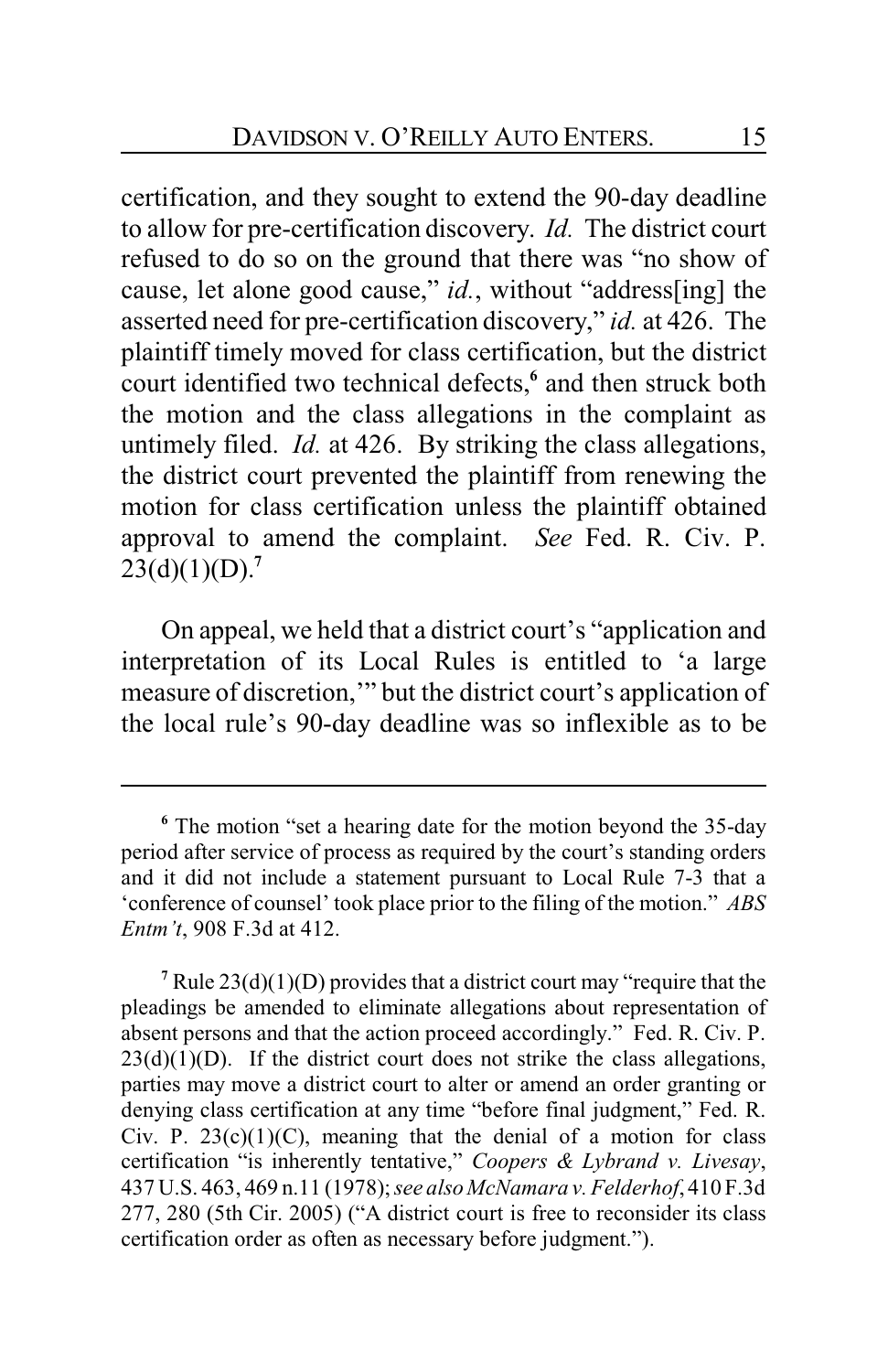"incompatible with Federal Rule of Civil Procedure 23." *ABS Entm't*, 908 F.3d at 427 (citation omitted). Therefore, we agreed that the district court "abused its discretion in striking the timely filed motion as a sanction for . . . 'trivial' omissions in the notice," and we reversed and remanded so the district court could consider the class-certification motion on the merits, along with whether pre-certification discovery was warranted. *Id.*; *see also Pitts*, 653 F.3d at 1092–93 (holding that the district court abused its discretion when it failed to set a clear deadline for filing the class certification motion but nonetheless ruled that the plaintiff had missed the deadline and could no longer file a timely motion for class certification).

Here, we cannot say that the district court abused its discretion by requiring Davidson to meet the deadline for filing her motion for class certification while at the same time granting her an additional month to develop evidence and submit a supplemental brief. First, the district court here set a clear deadline for filing the motion for class certification, unlike the situation in *Pitts*, 653 F.3d at 1092–93. While adhering to this deadline, the court was not inflexible; it allowed Davidson an extra month to engage in additional discovery and the opportunity to file a supplemental brief after doing so. *Cf. Skidmore v. Led Zeppelin*, 952 F.3d 1051, 1077 (9th Cir. 2020) (en banc) (holding that the district court did not abuse its discretion by "limiting trial time by being up front about the limits and then being flexible at counsel's request"). Davidson was not prevented from reasonably developing her claims. Nor did the court prevent Davidson from obtaining a ruling on her motion for class certification; rather, it considered Davidson's briefing and evidence before issuing its order. Thus, Davidson was afforded "an opportunity to present evidence as to whether a class action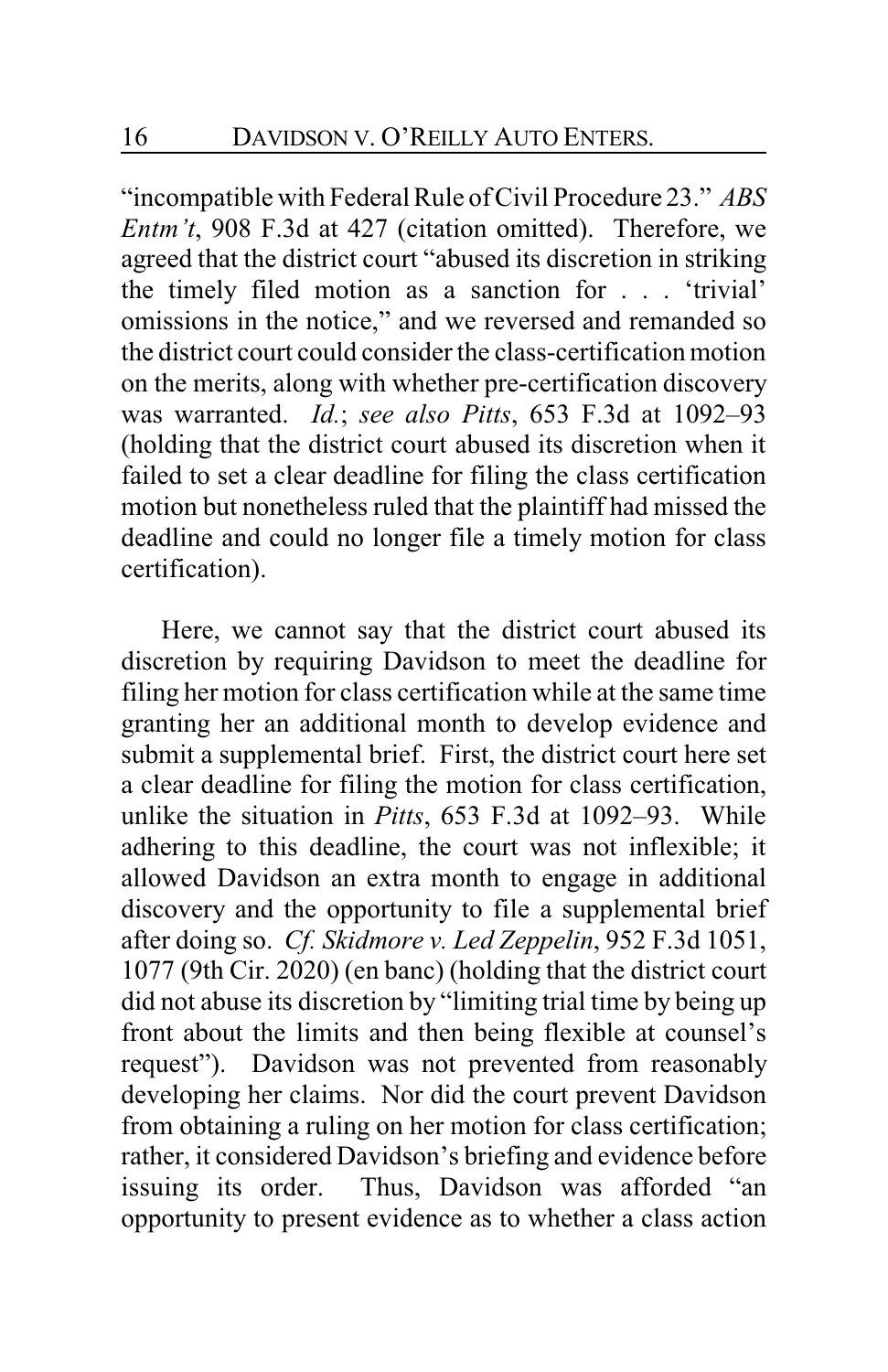was maintainable." *Vinole*, 571 F.3d at 942 (quoting *Doninger*, 564 F.2d at 1313). Despite denying the motion for class certification, the district court did not strike Davidson's class allegations, which left her free to renew the motion after obtaining further evidence in pre-trial discovery. *See* Fed. R. Civ. P. 23(c)(1)(C); *Coopers & Lybrand*, 437 U.S. at 469 n.11. Under these facts, we conclude that the district court did not abuse its discretion in setting and enforcing a deadline, and we therefore decline to "undermine the court's ability to control its docket." *Mammoth Recreations*, 975 F.2d at 610.

Arguing against this conclusion, Davidson contends that the district court's adherence to the September 21 deadline was unreasonable because it deprived her of sufficient time to obtain necessary discovery regarding O'Reilly's on-theground implementation of its rest-break policy. This argument fails for several reasons. Most important, it is belied by the record. As a review of the timeline makes clear, Davidson elected not to develop her rest-break claims based on policy implementation, but instead based this claim on evidence that O'Reilly had a written policy for rest breaks that did not comply with Wage Order No. 7. Although the parties' first stipulation mentioned Davidson's interest in obtaining the contact information of putative class members to conduct interviews, Davidson did not pursue this line of discovery. Instead, Davidson focused on taking Rule 30(b)(6) depositions to establish that O'Reilly's written policy was defective; indeed, the parties' second stipulation to extend the September 21 deadline was based solely on a need to accommodate the Rule 30(b)(6) depositions.

The record shows that Davidson could have pursued the on-the-ground information regarding O'Reilly's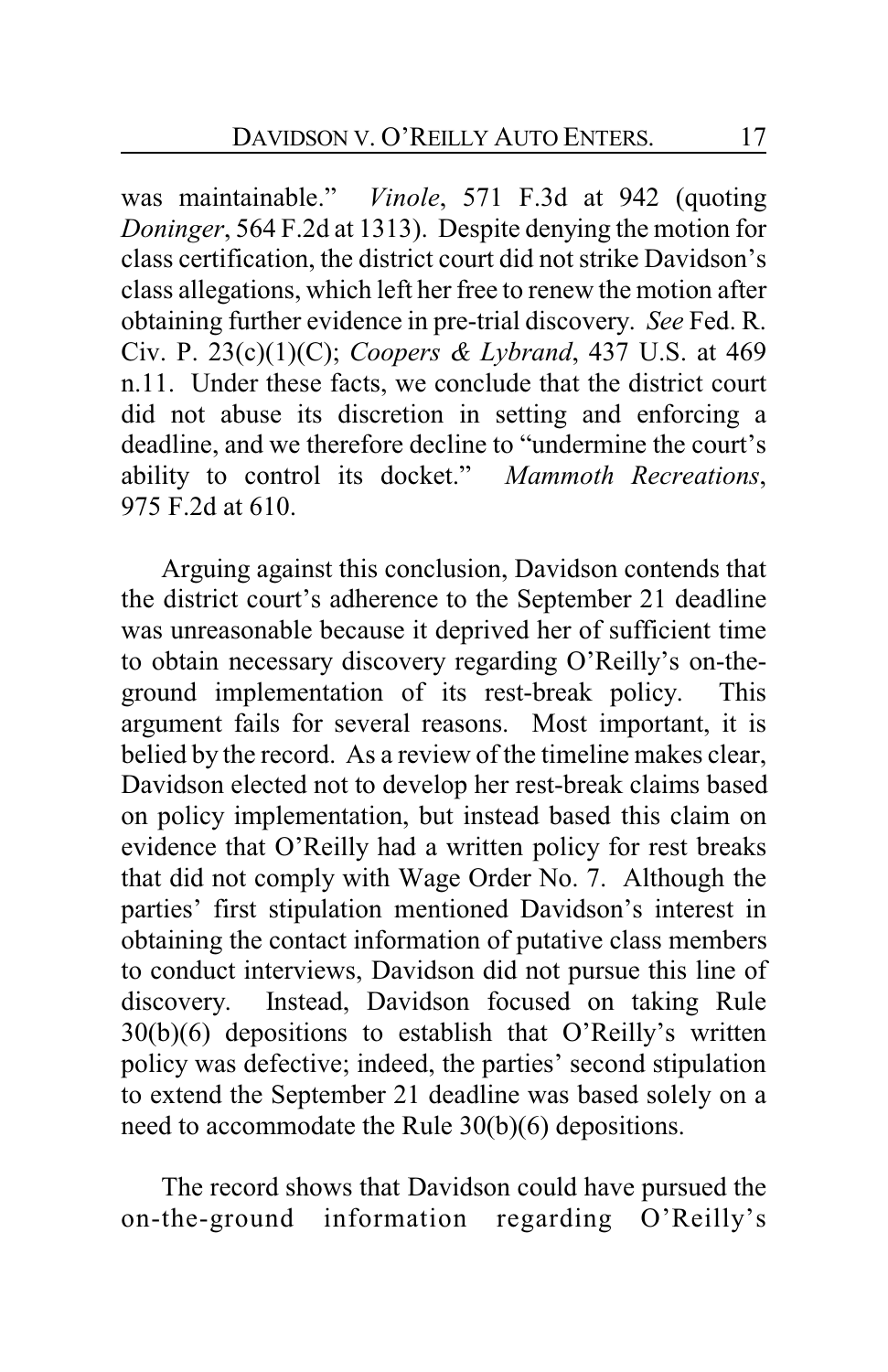implementation of its rest-break policy. O'Reilly agreed to provide Davidson with a random sampling of contact information for putative class members, subject to using a *Belaire-West* notice to provide notice and an opportunity to opt-out. Davidson did not follow up on this offer. She attempts to excuse her failure to do so on the ground that she would not have had time to interview the employees before the filing deadline, because it would have required a "minimum of 30 days to provide putative class members notice and opportunity to opt-out." This argument has no support. There is no federal requirement that parties use a *Belaire-West* notice, much less that putative class members be given 30 days to respond. In fact, district courts have frequently opted for "a protective order, in lieu of a *Belaire-West* notice," *Goro v. Flowers Foods, Inc.*, No. 17-cv-02580, 2018 WL 3956018, at \*9 (S.D. Cal. Aug. 17, 2018), particularlywhen "there [was] not sufficient time to allow for [the] [n]otice," *Thomas-Byass v. Michael Kors Stores (Cal.)*, *Inc.*, No. EDCV 15-00369, 2015 WL 5568609, at \*5 (C.D. Cal. Sept. 22, 2015). Davidson could have raised this alternative with O'Reilly or moved to compel a response to her discovery requests, but she chose not to.

The dissent concedes that the parties could have used a protective order in lieu of a *Belaire-West* notice, but argues that this alternative would have been "futile in Davidson's case" because Davidson could not move to compel discovery, receive a favorable ruling, and interview putative class members before the September 21 deadline. Dissent at 29 n.3. This argument is based on the unsupported assumptions that O'Reilly would have refused to provide discovery absent a court order; that the district court would not have provided an expeditious ruling, despite the fact that it ruled on a prior discovery motion in just four days; and that Davidson would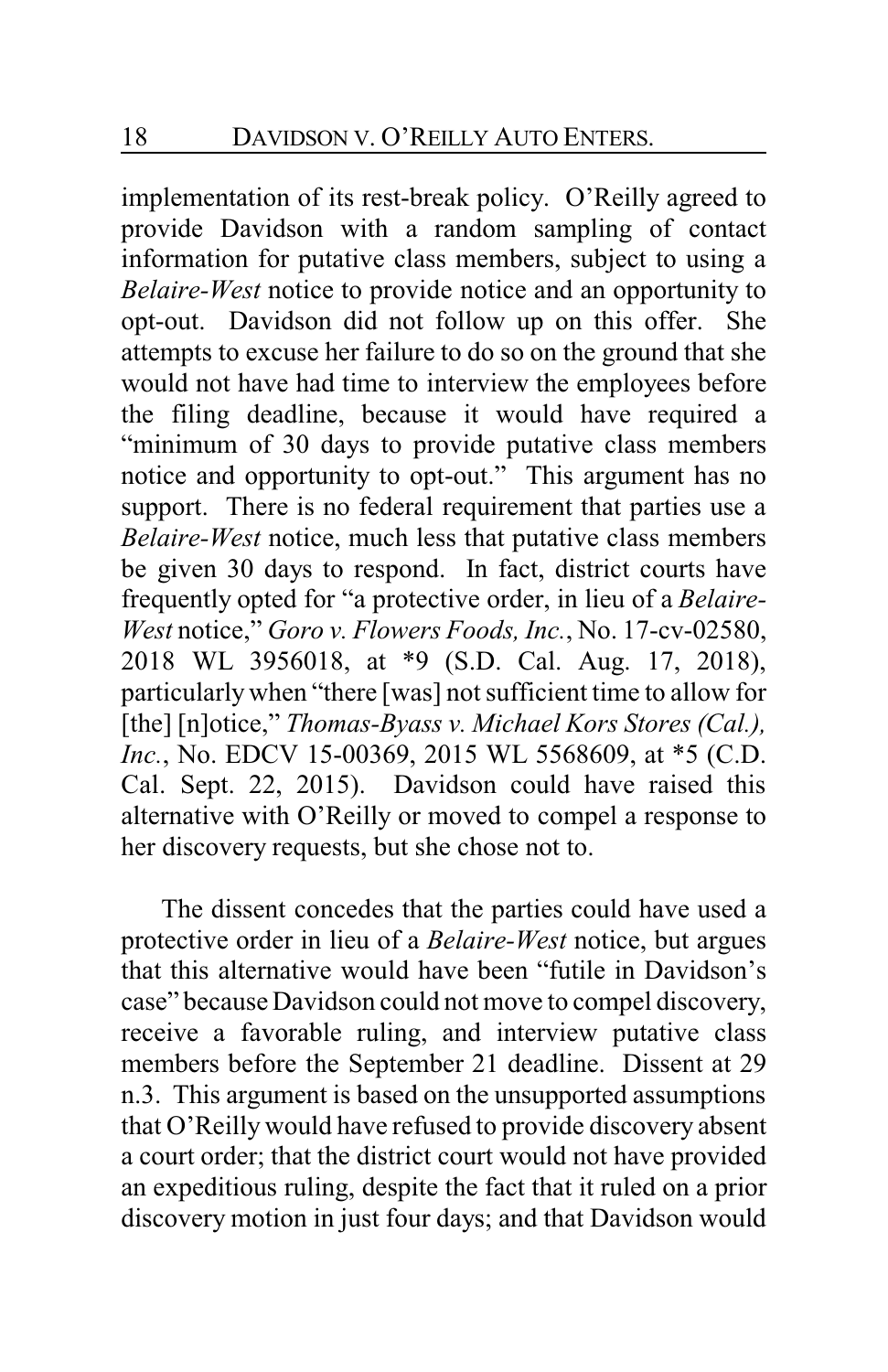have been required to interview putative class members before September 21, even though Davidson had until October 20 to file a supplemental brief. We decline to engage in these speculations given that Davidson did not even attempt to pursue on-the-ground information regarding O'Reilly's rest-break policy.

Not only does Davidson's argument that she needed more time for discovery lack support, she waived it by not raising it "sufficiently for the trial court to rule on." *In re E.R. Fegert, Inc.*, 887 F.2d 955, 957 (9th Cir. 1989). After the first stipulation, none of Davidson's filings mentioned a need to conduct employee interviews or explained how evidence from these interviews would support class certification; indeed, she did not mention a desire to interview employees regarding their rest-break experiences the entire time her motion for class certification was pending. Nor did she attempt to raise the issue with the district court after it refused to certify a rest-break class on the ground that she had not shown that O'Reilly's written policy was "consistently applied to all 21,000 proposed class members." Only now—on appeal and after stipulating to the dismissal of her claims—does Davidson contend that more discovery would have allowed her to develop an alternative theory of the case and changed the outcome below. Davidson's argument comes too late; we routinely "prevent[] parties from sandbagging their opponents [and the district court] with new arguments on appeal," *Dream Palace v. Cty. of Maricopa*, 384 F.3d 990, 1005 (9th Cir. 2004), as Davidson attempts to do here.

Davidson also raises a second argument as to why the district court abused its discretion by failing to grant an extension. She claims (and the dissent agrees) that *ABS*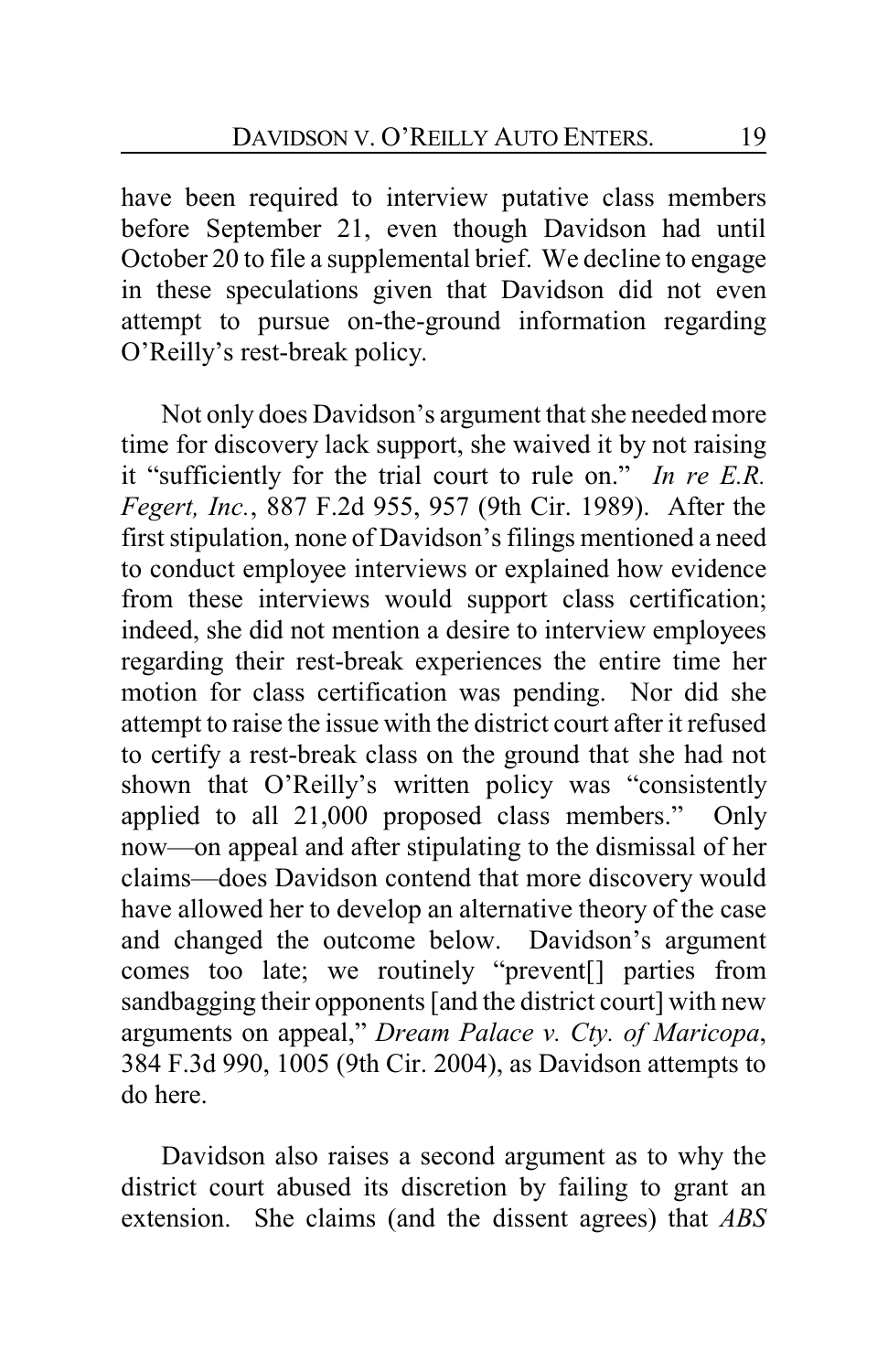*Entertainment* created a per se rule that denying a motion to extend a local rule's 90-day deadline for moving for class certification is an abuse of discretion. Dissent at 32. We disagree. Consistent with our fact-intensive review, *see Doninger*, 564 F.2d at 1313, *ABS* considered the specific facts of the case before it and concluded that the district court's inflexible application of the 90-day deadline—in conjunction with striking the class-certification motion for technical defects—deprived the plaintiff of a ruling on the merits on its motion for class certification and was "incompatible with Federal Rule of Civil Procedure 23," 908 F.3d at 427. Despite claiming to "see no principled way to distinguish the procedural posture of this case from . . . *ABS*," Dissent at 32, the dissent does not acknowledge, much less address, that the plaintiff in *ABS* was deprived of a ruling on the merits of its class-certificationmotion, 908 F.3d at 427, whereas Davidson was not. Nor did *ABS* purport to eliminate district courts' broad discretion in setting and enforcing deadlines, *see Wong*, 410 F.3d at 1060; *Mammoth Recreations*, 975 F.2d at 610; *cf. Skidmore*, 952 F.3d at 1077; rather, the district court's error was its inflexibility, not its decision to set a deadline. The district court in this case evinced no such inflexibility and did not deprive Davidson of fair consideration of her motion. Accordingly, we decline to conclude that the district court abused its discretion.**<sup>8</sup>**

**<sup>8</sup>** The dissent asserts that this decision "will likely cause confusion for the local bench and bar." Dissent at 32. This argument is meritless for two reasons. First, the Central District of California amended Local Rule 23-3 to eliminate the requirement that a motion for class certification be filed within 90 days after service of the complaint purporting to commence a class action. Moreover, even prior to the effective date of the amendment, judges in the Central District of California recognized that *ABS* did not "invalidate or strike [Local Rule 23-3]," *Winebarger v. Pa. Higher Educ. Assistance Agency*, 411 F. Supp. 3d 1070, 1084 (C.D. Cal.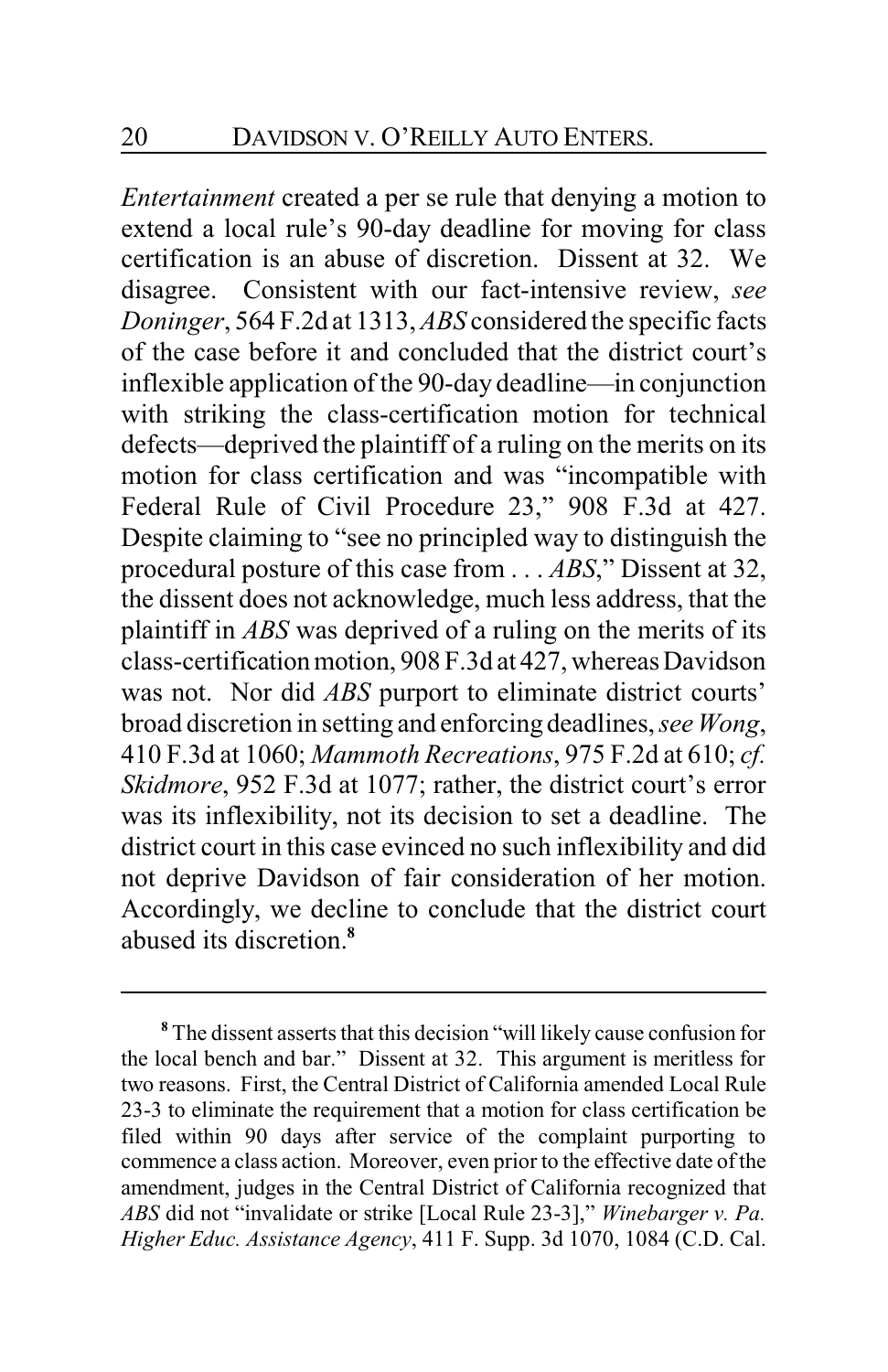B

As to the merits, Davidson argues that the district court erred in refusing to certify a "rest break" class. Again, we disagree.

"We review a district court's denial of class certification for abuse of discretion," *Zinser v. Accufix Research Inst., Inc.*, 253 F.3d 1180, 1186 (9th Cir. 2001) (citation omitted), and "may affirm the District Court's decision on any basis the record supports, including one the District Court did not reach," *Immigrant Assistance Project of Los Angeles Cty. Fed'n of Labor (AFL-CIO) v. INS*, 306 F.3d 842, 856 n.12 (9th Cir. 2002). Parties seeking class certification bear the burden of satisfying each of the four requirements of Rule 23(a) of the Federal Rules of Civil Procedure and at least one of the requirements of Rule 23(b). *Wal-Mart Stores, Inc. v. Dukes*, 564 U.S. 338, 345 (2011). "[C]ertification is proper only if 'the trial court is satisfied, after a rigorous analysis, that the prerequisites of Rule 23(a) have been satisfied.'" *Id.* at 350–51 (quoting *Gen. Tel. Co. of Sw. v. Falcon*, 457 U.S. 147, 161 (1982)).**<sup>9</sup>** "Frequently that rigorous analysis will entail some overlap with the merits of

2019), and they continued to apply that rule when, in their view, doing so was consistent with Rule 23 of the Federal Rules of Civil Procedure, *see id.*; *Rothman v. Optima Advocates, Inc.*, No. CV 18-8341-R, 2019 WL 2610960, at \*1 (C.D. Cal. Apr. 19, 2019).

**<sup>9</sup>** Under Rule 23(a), a party must demonstrate that: "(1) the class is so numerous that joinder of all members is impracticable; (2) there are questions of law or fact common to the class; (3) the claims or defenses of the representative parties are typical of the claims or defenses of the class; and (4) the representative parties will fairly and adequately protect the interests of the class." Fed. R. Civ. P. 23(a).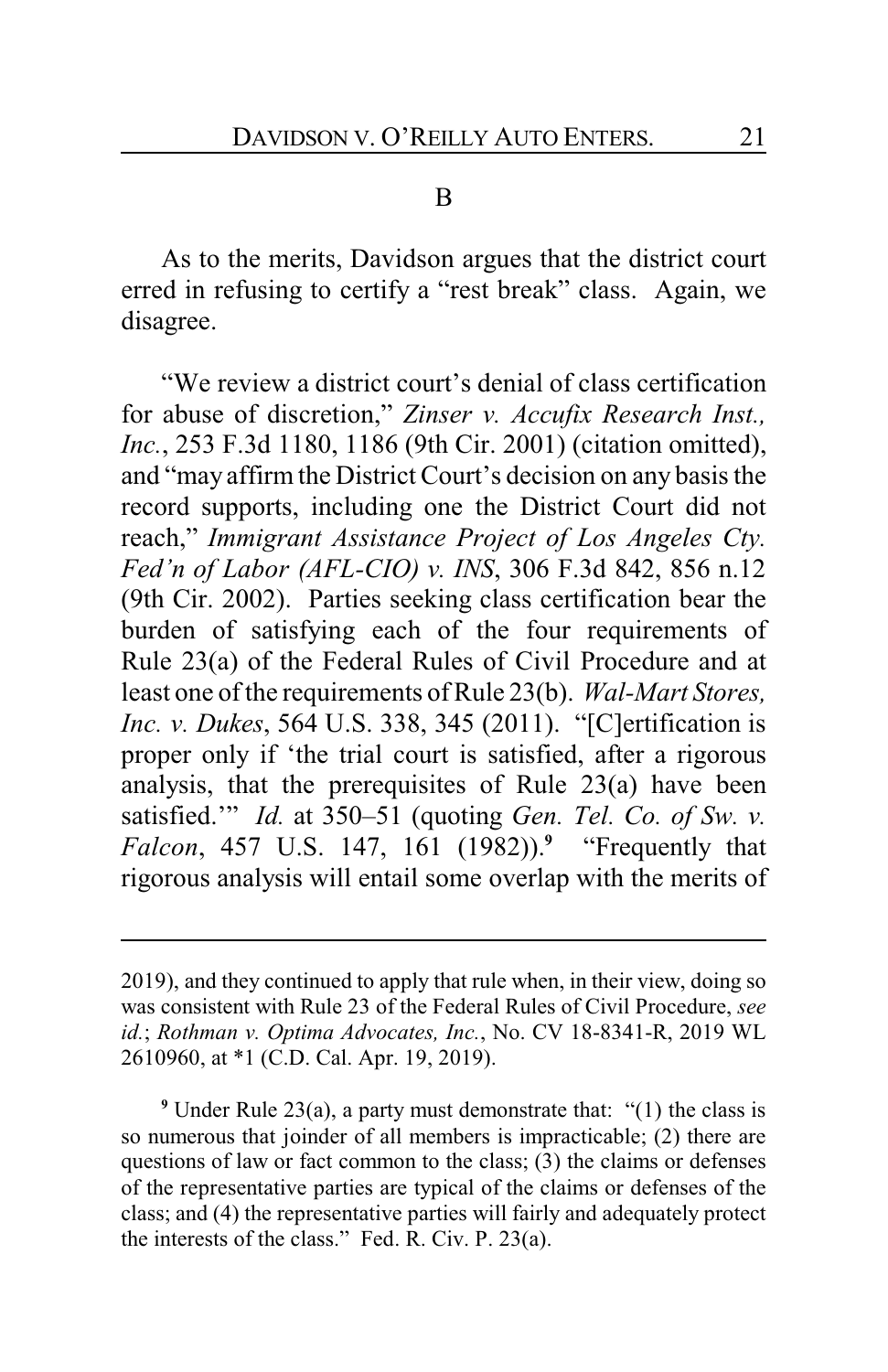the plaintiff's underlying claim" because "the class determination generally involves considerations that are enmeshed in the factual and legal issues comprising the plaintiff's cause of action." *Id.* (cleaned up) (quoting *Falcon*, 457 U.S. at 160).

Here, Davidson failed to show that "there are questions of law or fact common to the class," one of the requirements of Rule 23(a). Fed. R. Civ. P. 23(a)(2). The Supreme Court has held that "[c]ommonality requires the plaintiff to demonstrate that the class members 'have suffered the same injury.'" *Dukes*, 564 U.S. at 350 (quoting *Falcon*, 457 U.S. at 157); *see also Ellis v. Costco Wholesale Corp.*, 657 F.3d 970, 983 (9th Cir. 2011) ("If there is no evidence that the entire class was subject to the same [unlawful] practice, there is no question common to the class."). Davidson failed to show that employees suffered the common injury of being deprived of rest-period premiums to which they were legally entitled. Even Davidson's own declaration does not show that she suffered this injury. Although she states that she worked shifts between six and eight hours in length and did not receive rest-period premiums, Davidson would be entitled to rest-period premiums only if, during those shifts, she did not receive two ten-minute rest breaks. *See* Cal. Code Regs. tit. 8,  $\S$  11070(12)(A). Her declaration is silent on that point. Although Davidson argued that O'Reilly's written rest-break policywas inconsistent with California law because it omitted the phrase "or major fraction thereof," she did not show that the policy was applied to employees in a way that violated California law. Because there was no evidence that a class of employees "suffered the same injury," *Dukes*, 564 U.S. at 350 (quoting *Falcon*, 457 U.S. at 157), Davidson did not establish commonality.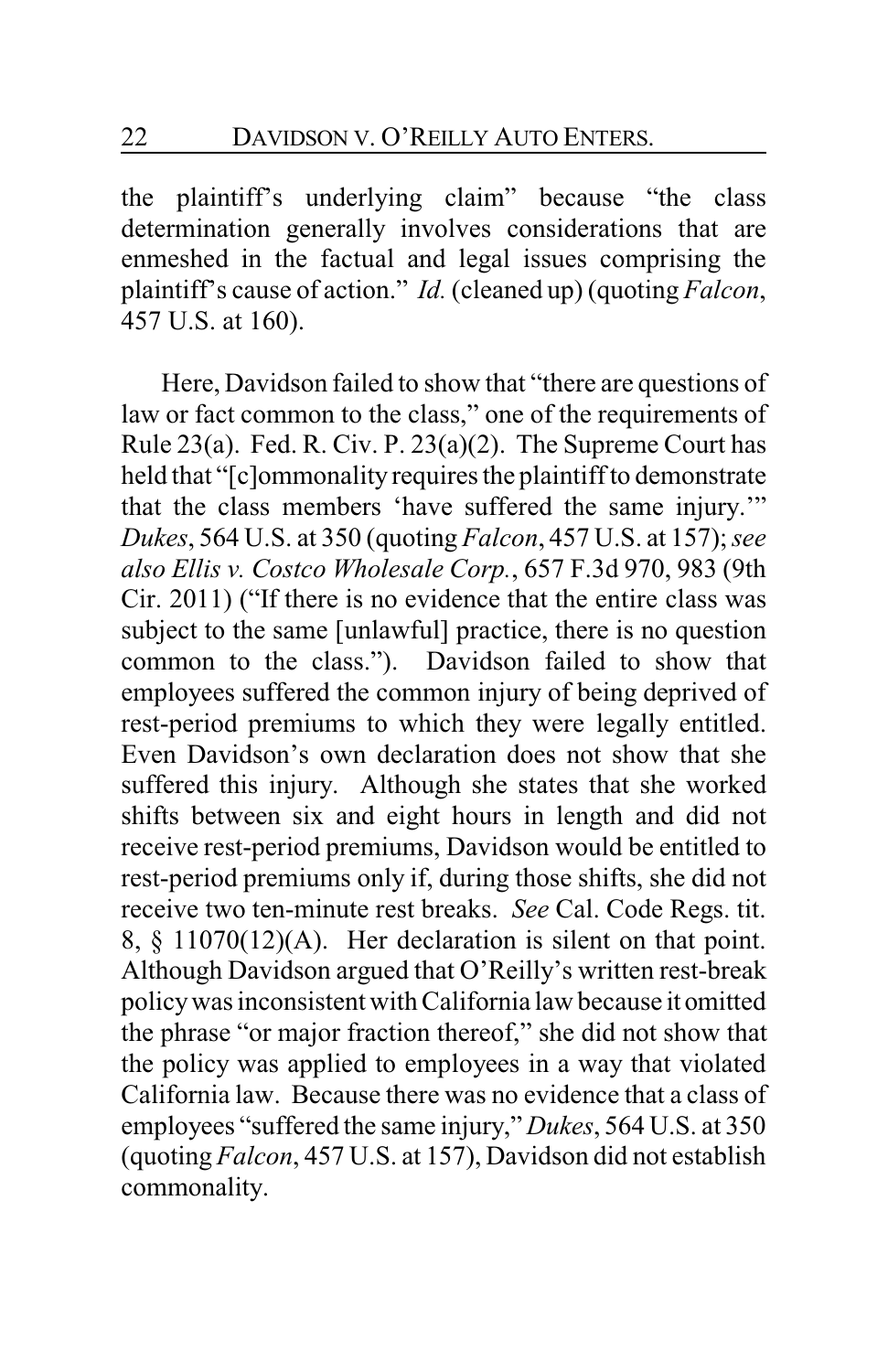The dissent contends that Davidson did, in fact, come forward with evidence that the "entire class was subject to the *same* [unlawful] practice." Dissent at 34. Not so. Like Davidson, the dissent merely identifies documents that do not contain the phrase "or major faction thereof," Dissent at 34, and tacitly concedes that Davidson presented no evidence that she or any other putative class member was ever denied a rest break in violation of California law.**<sup>10</sup>** Without any such evidence, Davidson has not "affirmatively demonstrate[d] ... that there are *in fact* . . . common questions of law or fact." *Dukes*, 564 U.S. at 350. Put another way, the mere existence of a facially defective written policy—without any evidence that it was implemented in an unlawful manner—does not constitute "[s]ignificant proof," *id.* at 354, that a class of employees were subject to an unlawful practice. The dissent's reliance on *Jimenez v. Allstate Insurance Co.*, is misplaced, because in that case the district court found that the plaintiff "presented *sufficient evidence* to establish . . . common questions," such as "whether class members

<sup>&</sup>lt;sup>10</sup> The dissent states that Davidson "identified evidence produced by O'Reilly in a related class action concerning the same rest break policy, including  $\ldots$  Rule 30(b)(6) testimony confirming that O'Reilly only provided one rest period per four hours of work." Dissent at 34–35. Even assuming that this deposition from an earlier action is admissible here, *see* Fed. R. Civ. P. 32(a)(8); *Hub v. Sun Valley Co.*, 682 F.2d 776, 778 (9th Cir. 1982), the dissent's statement is misleading. The deponent in that case testified that, under California law, if an employee works a shift of four hours, he is entitled to a ten-minute rest break, but if the "shift is less than three and a half [hours]," the employee is not entitled to a rest break. This explanation is consistent with California law. *See* Cal. Code Regs. tit. 8, § 11070(12)(A). The deponent did not state or suggest that O'Reilly failed to provide an additional rest break to employees who worked between six and eight hours. Accordingly, the testimony on which the dissent relies does not show that O'Reilly violated California law; in fact, it tends to prove the opposite.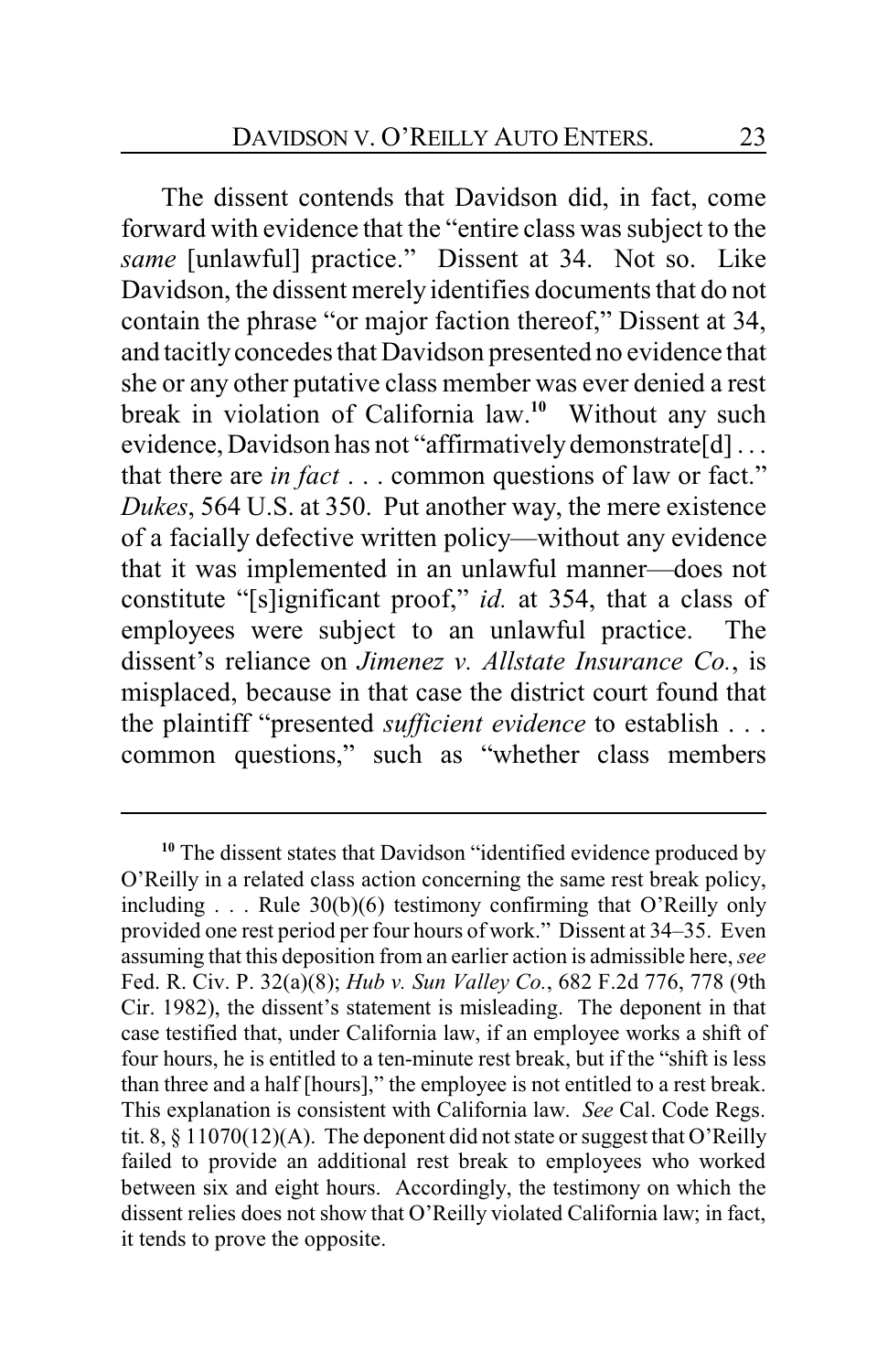generally worked overtime without receiving compensation as a result of Defendant's unofficial policy of discouraging reporting of such overtime." 765 F.3d 1161, 1163–64 (9th Cir. 2014) (emphasis added). Here, in contrast, the district court made no such finding; as the district court recognized, Davidson's evidence "fail[ed] to implicate any illegal practice." Accordingly, we conclude that the district court did not abuse its discretion in denying Davidson's motion for class certification because Davidson did not establish commonality. *See* Fed. R. Civ. P. 23(a)(2).

#### III

Next, we turn to Davidson's challenge to the district court's dismissal of her wage-statement claim. O'Reilly contends that Davidson waived the right to appeal the dismissal of this claim. We agree.

We follow the "practice of looking at the language of [a] consent judgment and other evidence in the record to determine whether a party may appeal following an order entered by consent." *Blair v. Shanahan*, 38 F.3d 1514, 1521 (9th Cir. 1994) (citing *Christian Sci. Reading Room Jointly Maintained v. City & Cty. of San Francisco*, 784 F.2d 1010, 1017 (9th Cir. 1986)). A party relinquishes the right to appeal a claim by stipulating that judgment should be entered on the claim "in accordance with" an adverse ruling and without reserving the right to appeal. *Id.* at 1518 (citation omitted); *see also Am. Bankers Mortg. Corp. v. Fed. Home Loan Mortg. Corp.*, 75 F.3d 1401, 1413 (9th Cir. 1996) (holding that an appeal of the merits of a claim was improper because "it was dismissed with prejudice by stipulation of the parties as part of an agreement").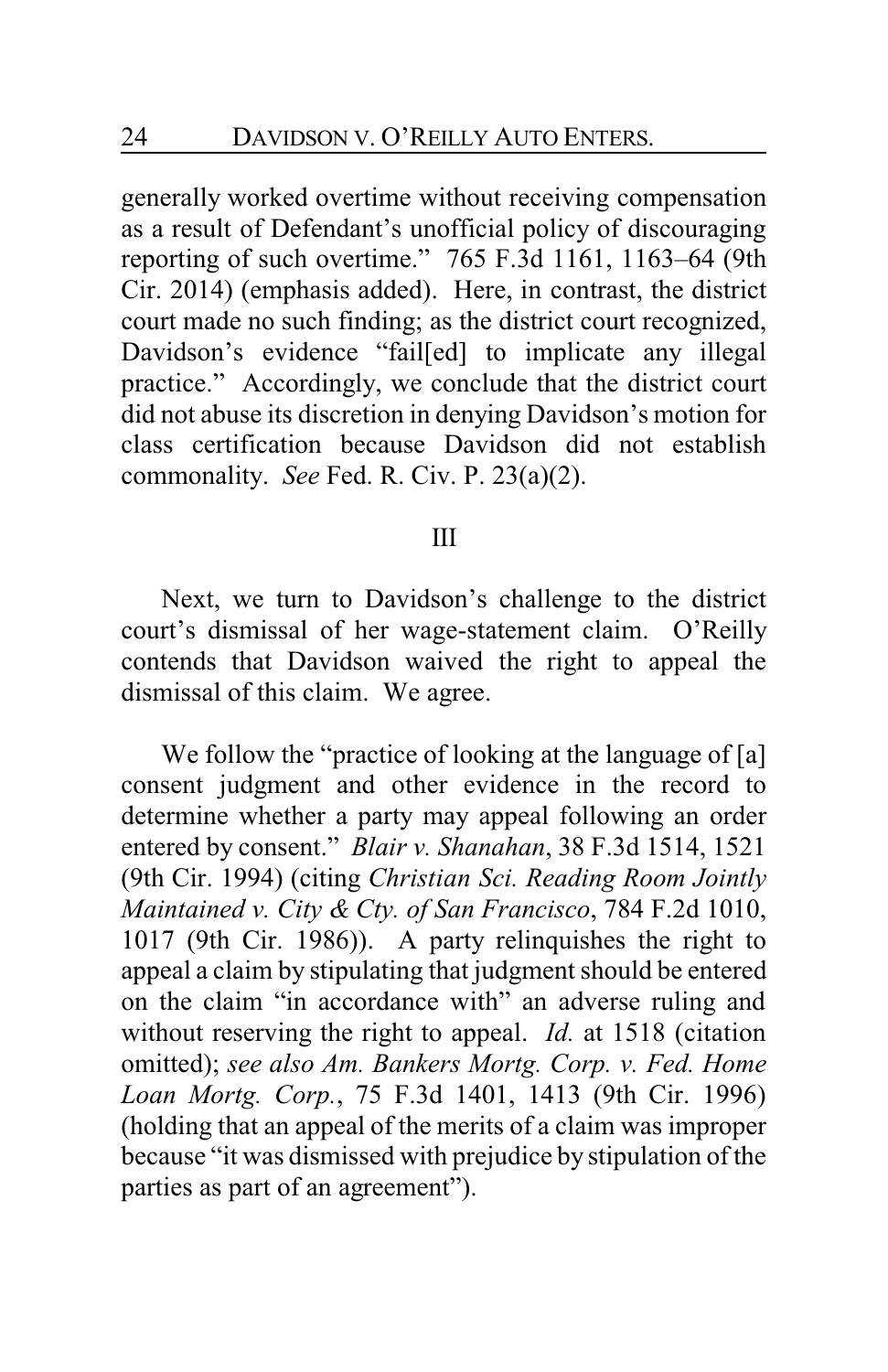Here, Davidson relinquished her right to appeal the dismissal of her wage-statement claim. The district court dismissed the claim with prejudice. In a stipulation, Davidson and O'Reilly agreed that the district court should "dismiss with prejudice and enter judgment on the claims alleged on an individual basis by [Davidson] in her Second Amended Complaint," including the wage-statement claim. Davidson preserved the right to appeal two decisions: the district court's "[1] denial of class certification (Dkt. No. 61) and [2] ruling on motion for summary judgment (Dkt. No. 78)." But she did not preserve the right to appeal the district court's "Order Re: Defendants' Motion to Dismiss" (Dkt. No. 56), which disposed of her wage-statement claim. In sum, Davidson agreed that the district court should enter judgment on her wage-statement claim in accordance with its order dismissing the claim, and the right to appeal that order "was not a term of the agreement." *Blair*, 38 F.3d at 1518. Thus, Davidson relinquished the right to appeal the dismissal of her wage-statement claim. *See id.*; *Am. Bankers Mortg. Corp.*, 75 F.3d at 1413.

Davidson argues that review of the order denying class certification "necessarily encompasses" review of the dismissal of her wage-statement claim, because the district court refused to certify a wage-statement class on the ground that the wage-statement claim had already been dismissed. This argument fails. Davidson could not appeal the dismissal of her wage-statement claim unless she reserved the right to appeal the order disposing of that claim. *See Blair*, 38 F.3d at 1518. Reserving the right to appeal another order that makes reference to the order dismissing the claim is not enough to show that the parties agreed that Davidson could challenge the dismissal of the wage-statement claim.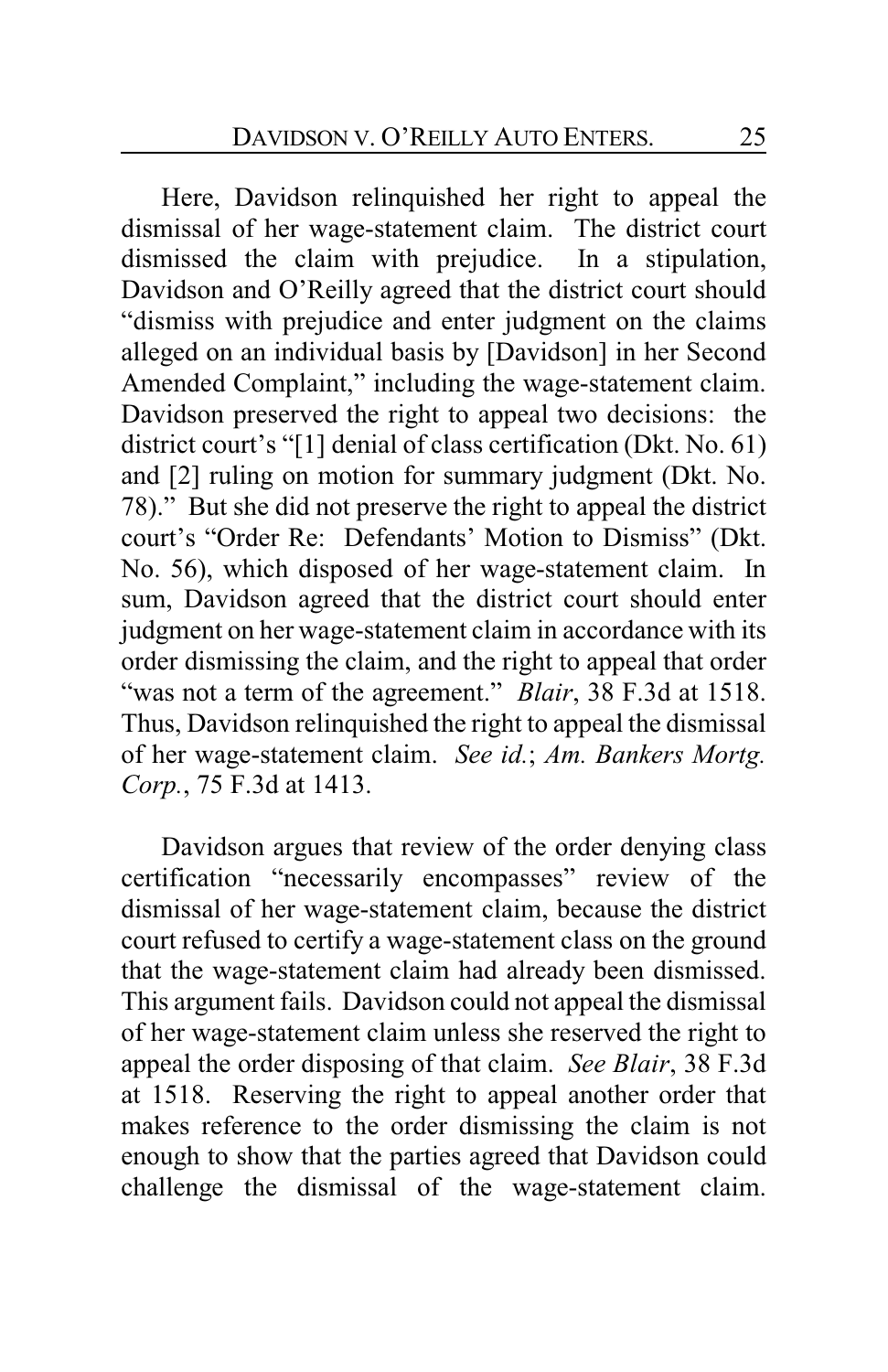# 26 DAVIDSON V. O'REILLY AUTO ENTERS.

Accordingly, we hold that Davidson waived the right to appeal her wage-statement claim.**<sup>11</sup>**

#### **AFFIRMED**.

CHRISTEN, Circuit Judge, concurring in part and dissenting in part:

I agree that Davidson did not preserve her right to appeal the district court's order dismissing her wage statement claim. But I conclude the district court erred when it rigidly adhered to the unworkable deadline imposed by now-abrogated Central District of California Local Rule 23-3, thereby precluding Davidson from obtaining essential precertification discovery. The district court ruled before we issued *ABS Entertainment, Inc. v. CBS Corp.*, 908 F.3d 405 (9th Cir. 2018), but that precedential opinion holds, at a minimum, that a district court abuses its discretion when it adheres to now-abrogated Local Rule 23-3 without

**<sup>11</sup>** Because we do not reach the merits of Davidson's wage-statement claim, we express no view as to whether "address," as used in section 226(a)(8) of the California Labor Code, covers a P.O. box address and therefore deny Davidson's Motion for Judicial Notice (ECF No. 12), which seeks judicial notice of documents related to section 226(a)(8). *See Flores v. Cty. of Los Angeles*, 758 F.3d 1154, 1159 n.11 (9th Cir. 2014).

We also decline Davidson's request to issue an advisory opinion to clarify the district court's order granting partial summary judgment on her PAGA claim. *See Aetna Life Ins. Co. of Hartford, Conn. v. Haworth*, 300 U.S. 227, 241 (1937) (holding that we may not issue "an opinion advising what the law would be upon a hypothetical state of facts").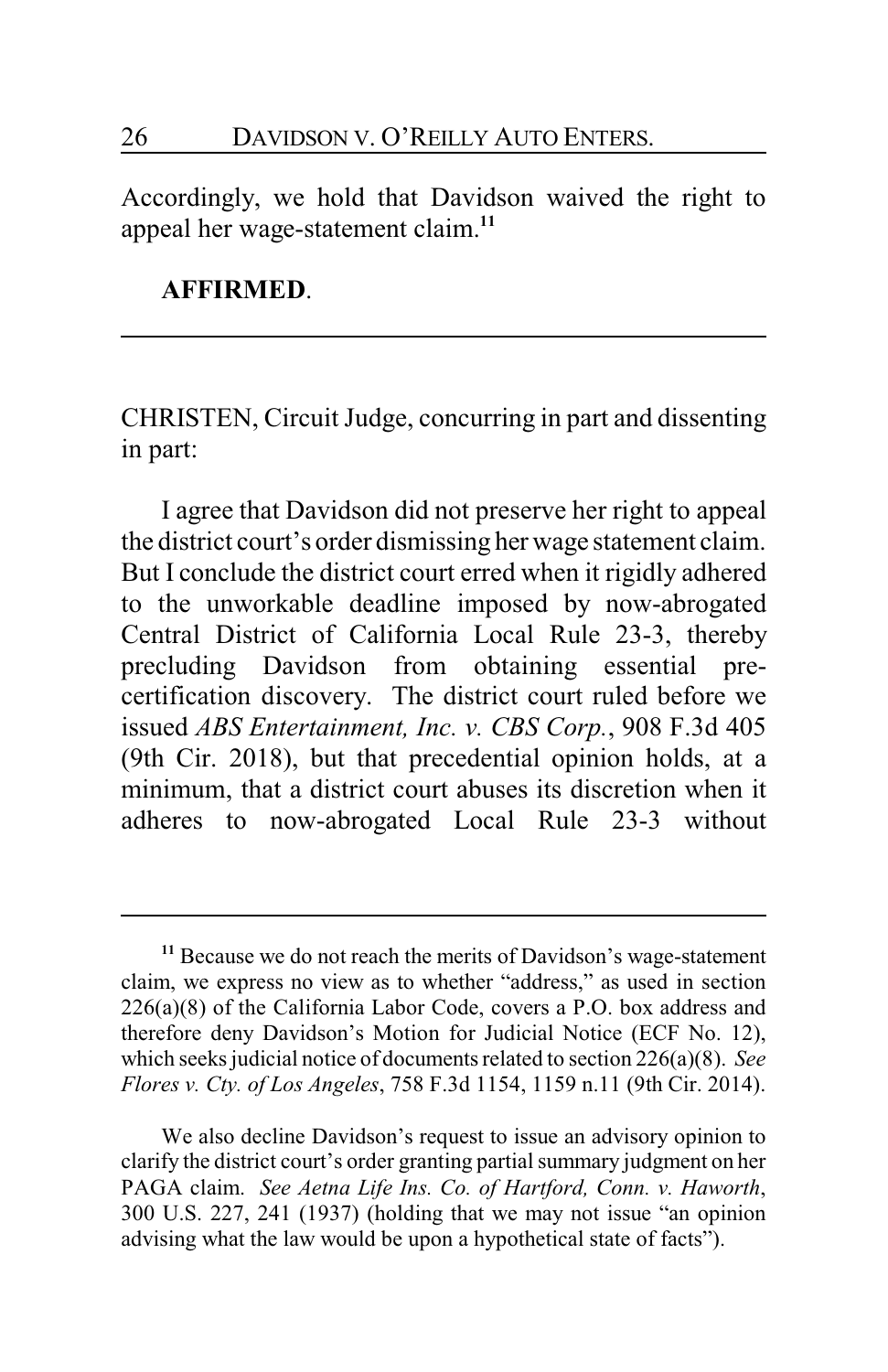considering the need for pre-certification discovery. Isee no way to fairly distinguish *ABS* from this case.

Nor do I agree that Davidson's rest break claim fails for lack of commonality pursuant to Fed. R. Civ. P. 23(a)(2). The district court did not reach commonality, but my colleagues affirm the district court's order denying class certification on that basis. In doing so, the majority improperly conflates the *answer* to a common question with the *existence* of a common contention. Here, Davidson clearly identified evidence of a common rest break policy, and that was sufficient to establish commonality at the class certification stage. Because *ABS* controls the situation presented here, and because Davidson satisfied the commonality requirement of Rule 23(a)(2), I respectfully dissent.

### **I**

Less than two years ago, our court considered the previous version of Local Rule 23-3 in *ABS*, and held that the Rule's bright-line 90-day deadline to file a class certification motion was "incompatible with Federal Rule of Civil Procedure 23" and "impractica[l]." 908 F.3d at 427. Our court cautioned that Federal Rule of Civil Procedure 23 demanded a more flexible approach, and that district courts must carefully consider the need for pre-certification discovery, rather than adhering to an arbitrary deadline. *Id.* (citing *Kamm v. Cal. City Dev. Co.*, 509 F.2d 205, 210 (9th Cir. 1975)). In *ABS*, we held that the "district court's summary and unexplained denial of the parties' joint stipulation to extend the 90-day deadline based on the need for pre-certification discovery" required remand, with the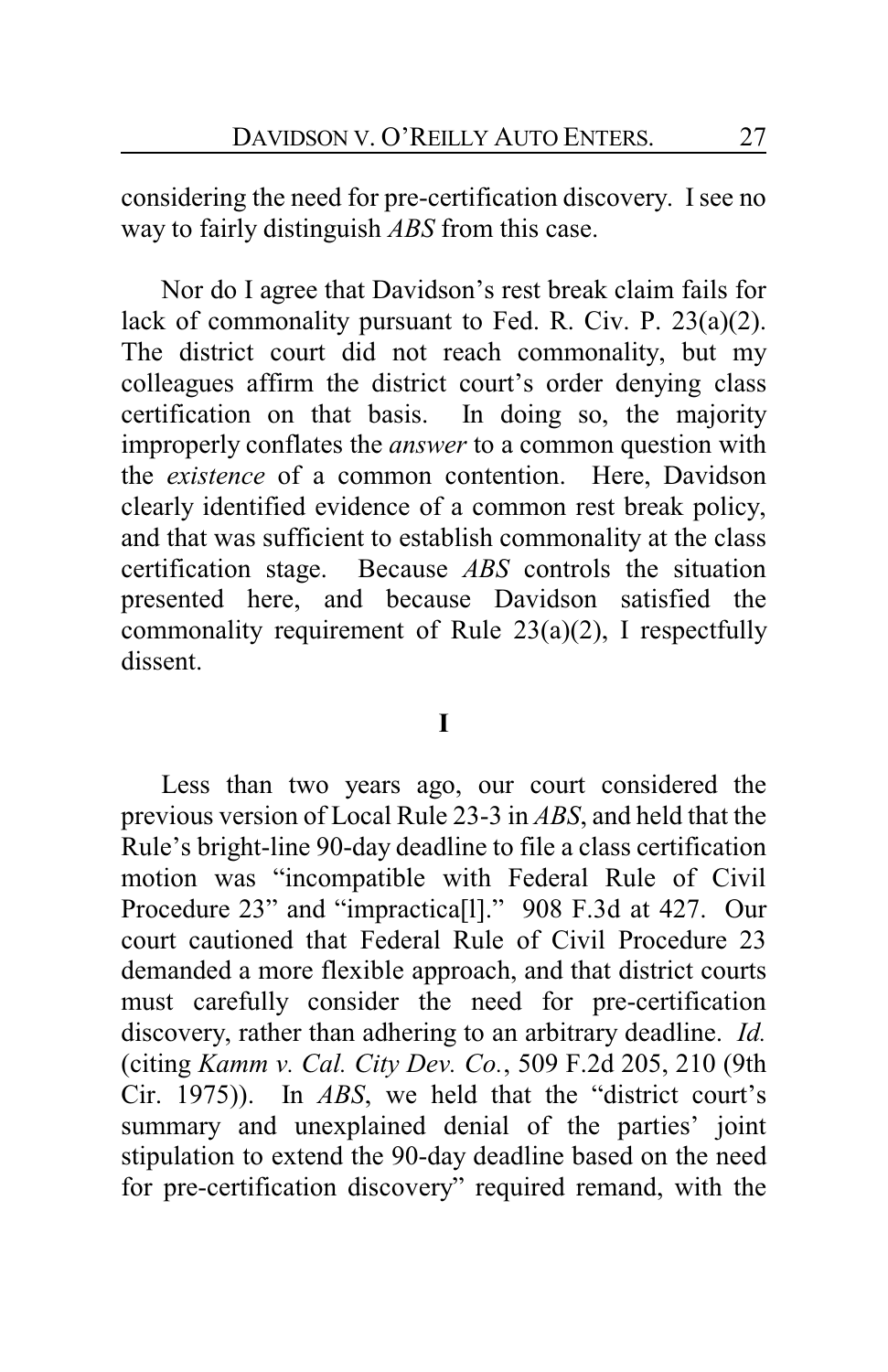explicit direction for the district court to "reconsider[] . . . whether pre-certification discovery [was] warranted." *Id.*

In the wake of *ABS*, the Central District of California amended Local Rule 23-3. The new rule became effective less than a year ago, on December 1, 2019. When the district court ruled in this case, it did not have the benefit of *ABS*, and the court therefore operated under the now-abrogated version of Local Rule 23-3. The record leaves no doubt that the district court adhered to the bright-line 90-day deadline imposed by that rule without regard for the need for precertification discovery. Under our precedent, this was plainly an abuse of discretion.

Davidson served her first amended complaint on June 23, 2017, and her initial discovery requests one week later. O'Reilly declined to treat Davidson's discovery requests as operative until a month after that, when the parties had their Rule 26(f) discovery conference on July 28, 2017. *See* Fed. R. Civ. P. 26(d). On August 1, 2017, Davidson served her initial discovery requests again. The very next day, August 2, Davidson and O'Reilly filed a joint stipulation to extend the class certification deadline imposed by operation of Local Rule 23-3, and specifically cited the need to conduct interviews of putative class members.**<sup>1</sup>** The joint stipulation outlined the significant time required for this logistically intensive process, and expressly identified the 30-day period required to allow putative class members to opt out after they

**<sup>1</sup>** My colleagues assert that the court set a deadline for filing the motion for class certification. This is not correct. The deadline here was imposed solely by operation of Local Rule 23-3.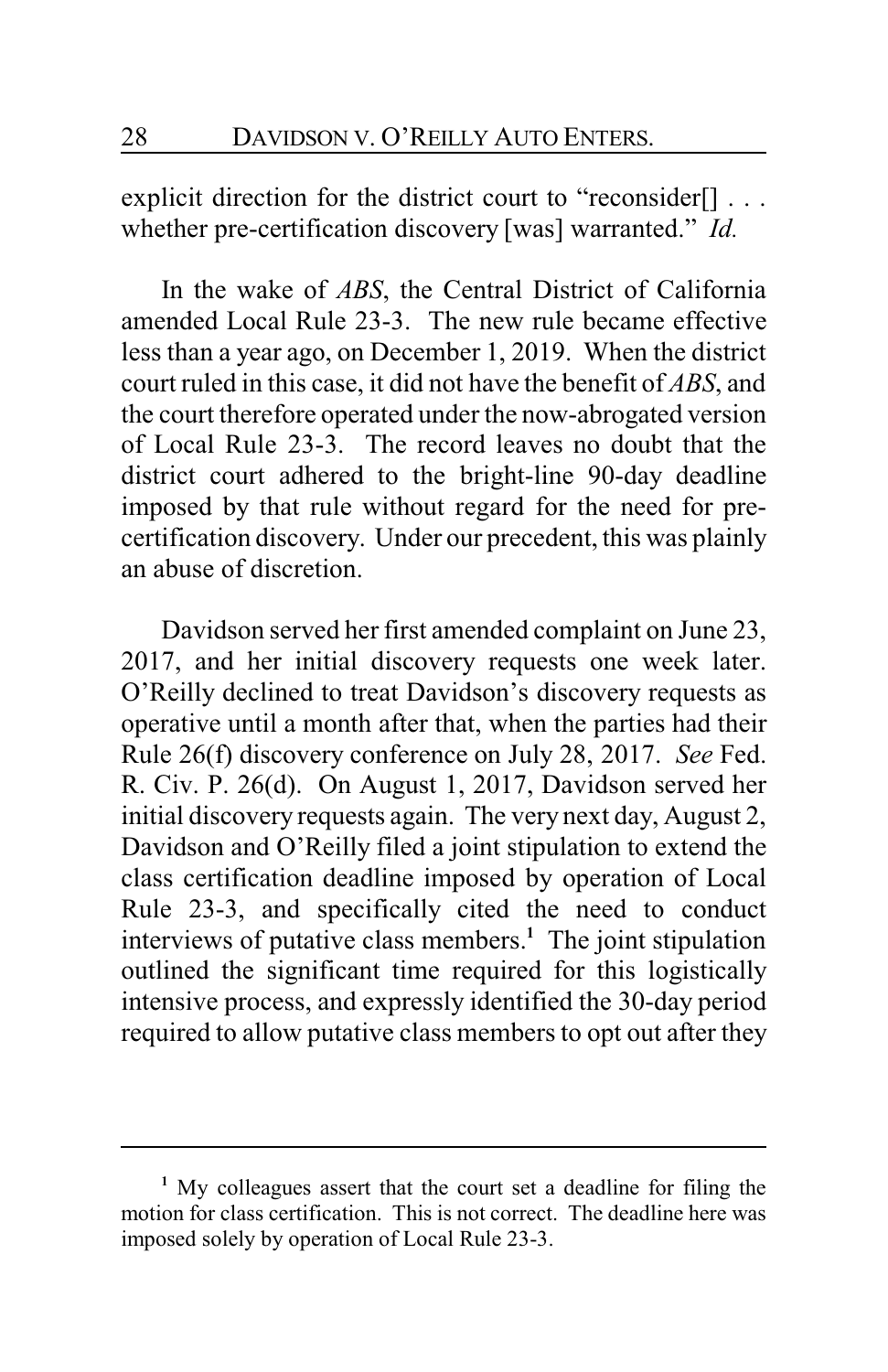received notice of the action.**<sup>2</sup>** The requested extension (to which the parties mutually agreed) was 67 days. On August 4, 2017, the court denied the joint stipulation without explanation. The district court made no findings that shed light on its reasons for denying the parties' joint request for more time.

O'Reilly served its discovery responses on August 31, the last possible day, and offered to provide contact information for a yet-to-be-negotiated random sampling of class members after the parties negotiated and sent out a *Belaire-West* notice. This was an empty promise, as there was already insufficient time to complete the process associated with interviewing the class members. Even if the parties had been able to negotiate and send out a *Belaire-West* notice the same day O'Reilly served its discovery responses, the notice requires a waiting period to allow class members to opt out. After that waiting period, the parties would have had to negotiate a sample of employees, assemble a contact list, send out notices, contact witnesses, interview them, and prepare declarations. Those steps could not be taken until the parties knew which members of the putative class would opt out. **<sup>3</sup>** With the

**<sup>3</sup>** The majority asserts that district courts have frequently opted for a protective order in lieu of a *Belaire-West* notice, particularly when there is not sufficient time to allow for the notice and opt-out period. *See, e.g.*, *Thomas-Byass v. Michael Kors Stores (Cal.) Inc.*, No. 15-cv-00369, 2015 WL 5568609, at \*5 (C.D. Cal. Sept. 22, 2015). This is true, but entirely futile in Davidson's case. With the class certification deadline only three weeks away, it is manifestly unreasonable to expect that Davidson could file a motion to compel, receive a favorable ruling on that motion,

<sup>&</sup>lt;sup>2</sup> O'Reilly consistently asserted that it would "*only* provide the contact" information for putative class members subject to" the notice and opt-out procedure described in *Belaire-West Landscape Inc. v. Superior Court*, 57 Cal. Rptr. 3d 197, 203 (Ct. App. 2007). (Emphasis added).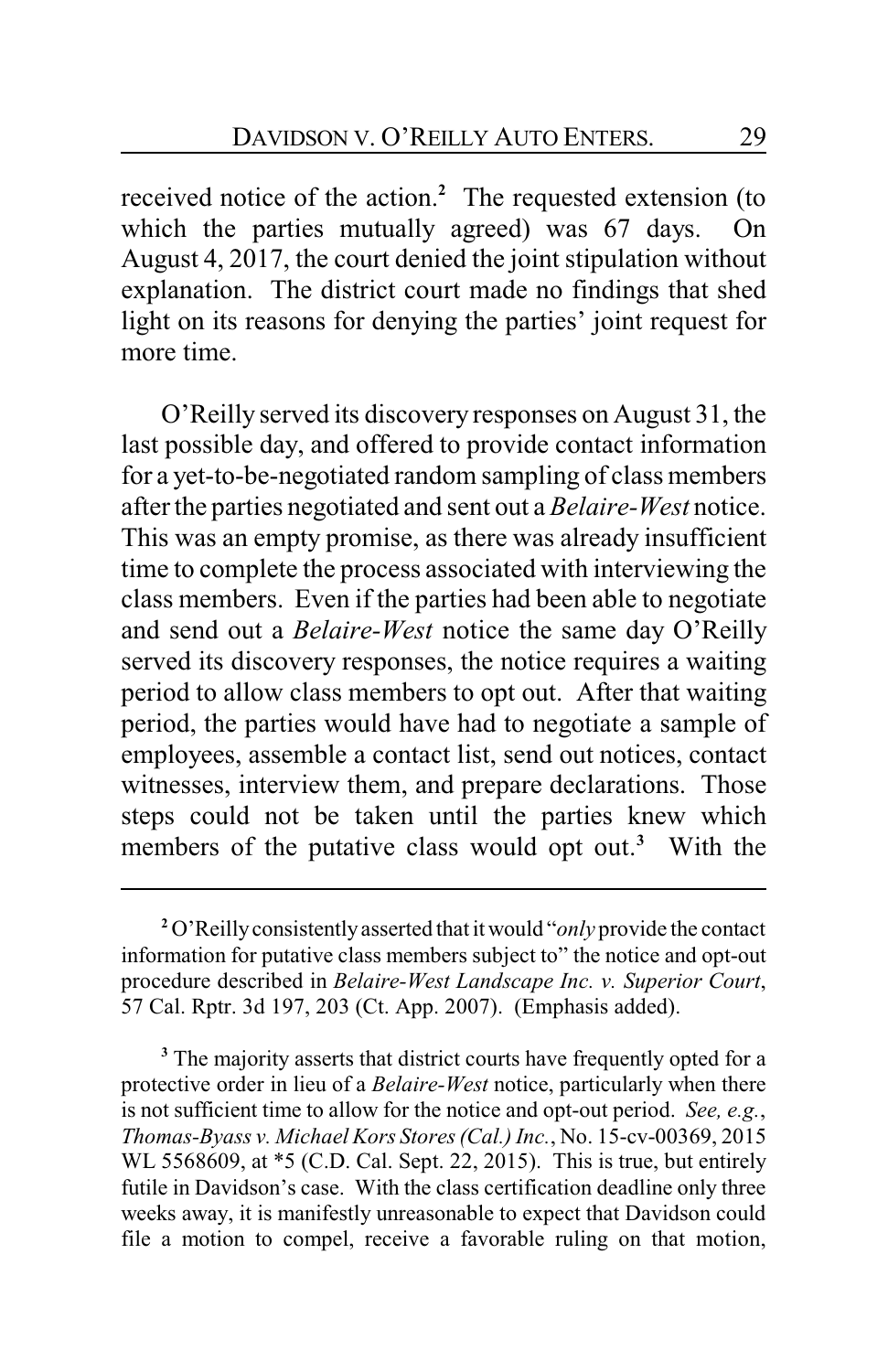deadline of September 21 for filing a class certification motion looming just three weeks away, it was impossible for Davidson to conduct discovery into the putative class members before filing her motion for class certification.

The parallels between this case and *ABS* are striking. In *ABS*, the parties filed two joint stipulations to extend Local Rule 23-3's rigid 90-day deadline. 908 F.3d at 426. After the district court denied the first stipulation for failure to show good cause, the parties filed a second stipulation that specifically cited the need for pre-certification discovery. *Id.* The district court denied that stipulation without explanation, and did "not address the asserted need for pre-certification discovery." *Id.* Our court concluded that the district court was not permitted to rely on the bright-line deadline in Local Rule 23-3, and remanded with direction to "reconsider[] . . . whether pre-certification discovery [was] warranted." *Id.* at 427.

Here, the parties filed a joint stipulation to extend Local Rule 23-3's automatic 90-day deadline, specifically citing the time needed to conduct pre-certification discovery. The district court denied that stipulation without explanation, and never addressed the need for pre-certification discovery. Adherence to our precedent requires, at a minimum, that this case be remanded for the district court to reconsider whether pre-certification discovery was warranted.

Contrary to mycolleagues' assertion, Davidson preserved this issue for appeal. *See In re E.R. Fegert, Inc.*, 887 F.2d

negotiate the form of a protective order, and receive a response to her discovery requests, all with enough time to schedule and obtain interviews from class members.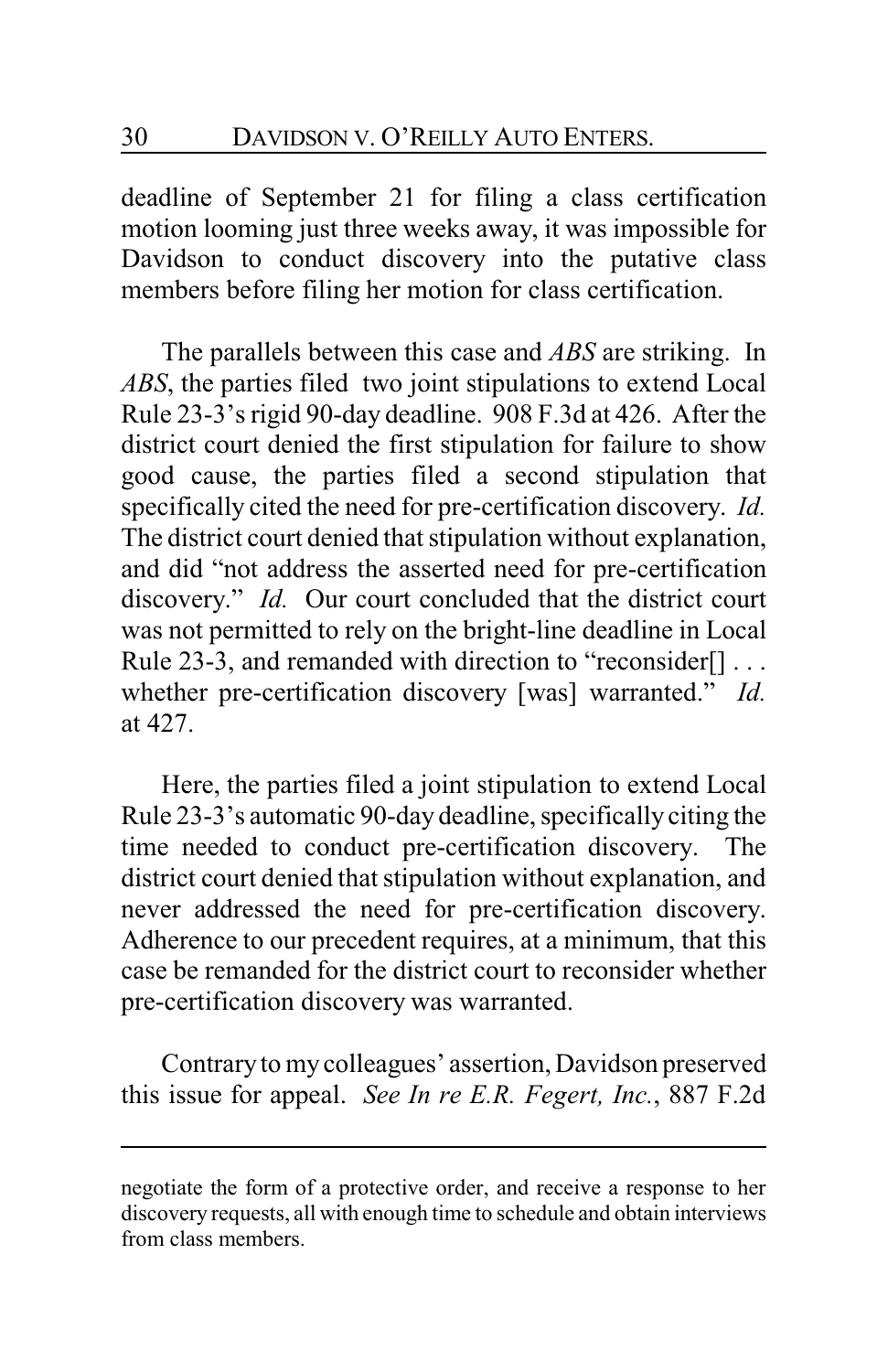955, 957 (9th Cir. 1989)*.* Nothing in the record supports the supposition that Davidson ever abandoned her request to interview putative class members. Davidson requested an extension of the deadline imposed by Local Rule 23-3 so she could conduct interviews, but the district court denied that request. By the time Davidson received O'Reilly's discovery responses on August 31, she had no choice but to forge ahead with her other available methods of discovery. What the majority calls "abandonment" is more typically described as compliance with a court order. The majority faults Davidson for not re-filing the same request, but there was no reason to think that the court would have made a different decision if Davidson had re-filed her initial request for time to interview putative class members. After all, the first request was denied even though O'Reilly had stipulated to it. Davidson was not required to repeatedly request an extension that the district court had already denied. *See Yamada v. Nobel Biocare Holding AG*, 825 F.3d 536, 543 (9th Cir. 2016) ("[W]hen a party takes a position and the district court rules on it, there is no waiver."); *W. Watersheds Project v. U.S. Dep't of Interior*, 677 F.3d 922, 925 (9th Cir. 2012).

The subsequent events in the record show only that Davidson faced further difficulties in obtaining the limited discovery that was available to her. O'Reilly did not make its Rule 30(b)(6) witnesses available in time for her to include their testimony in her motion for class certification. Thus, the parties filed a stipulation to extend the class certification motion deadline by 14 days, which was again denied without explanation. The parties also filed a stipulation to file a supplemental brief after the class certification deadline, which was granted, but this narrow request was related solely to Davidson obtaining corporate testimony pursuant to Rule 30(b)(6). In the stipulation for a 14-day extension, the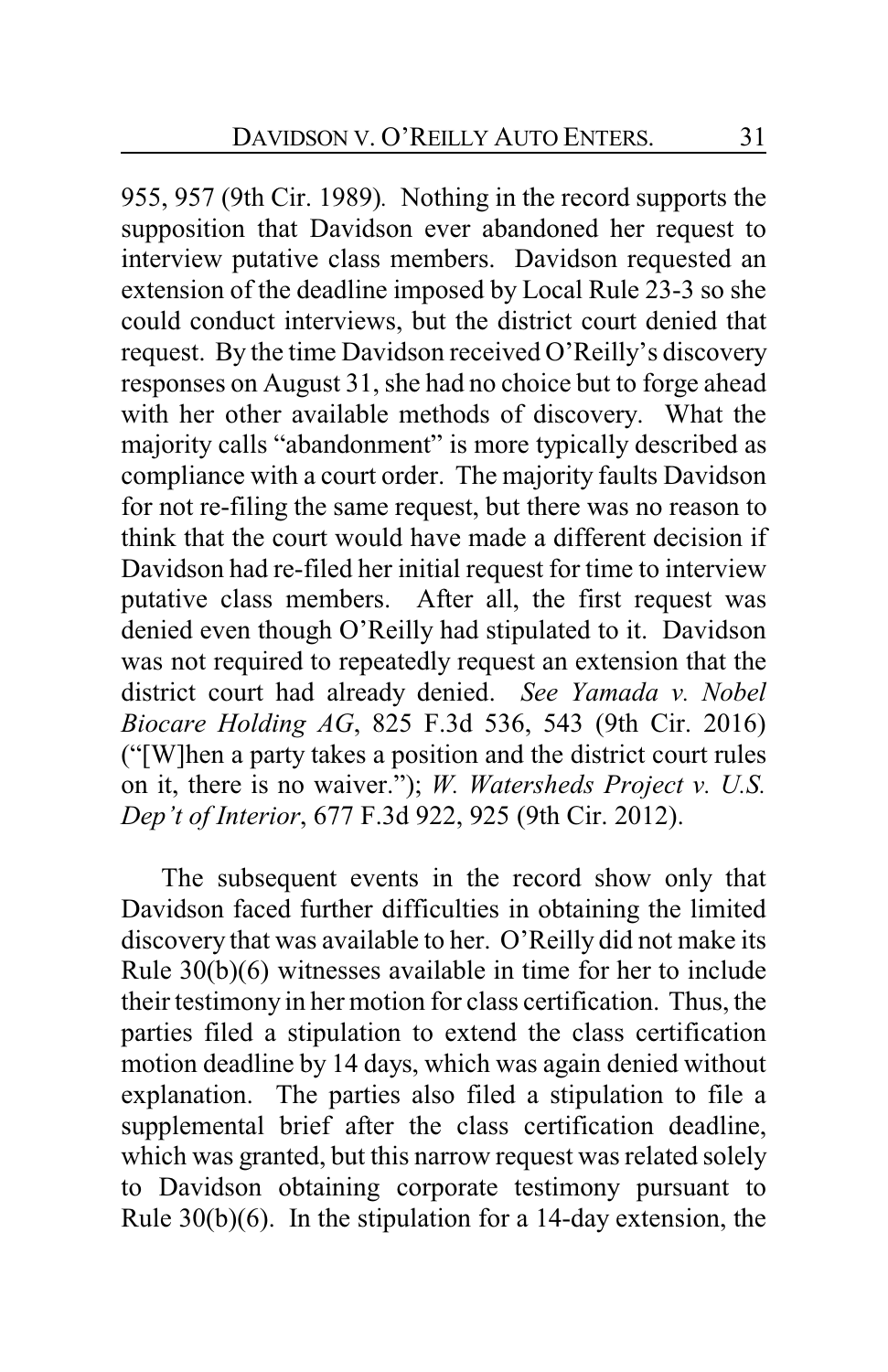parties specifically recognized that the district court had already denied their previous stipulation requesting time to interview class members, and noted that they were seeking a much shorter extension in order to address the narrow issue of procuring testimony from O'Reilly's Rule 30(b)(6) witnesses. As for interviews of putative class members, that ship had already sailed.

The district court adhered to the deadline in Local Rule 23-3 without considering whether Davidson had sufficient means to conduct pre-certification discovery. This is precisely the circumstance that required remand in *ABS*, with explicit instructions to reconsider whether precertification discovery was warranted. The court's order denying pre-certification discovery is particularly concerning because the court later denied class certification on the grounds that Davidson failed to advance sufficient evidence supporting certification. Davidson was faulted for failing to collect the very evidence the court's orders prevented her from gathering.

I can see no principled way to distinguish the procedural posture of this case from the decision we published in *ABS*, and as a three-judge panel, we are bound by our circuit precedent. *See Miller v. Gammie*, 335 F.3d 889, 899 (9th Cir. 2003) (en banc). An appellate decision that flip-flops so soon after *ABS* was published will likely cause confusion for the local bench and bar. *See Payne v. Tennessee*, 501 U.S. 808, 827 (1991) (observing that respect for precedent "promotes the evenhanded, predictable, and consistent development of legal principles, fosters reliance on judicial decisions, and contributes to the actual and perceived integrity of the judicial process").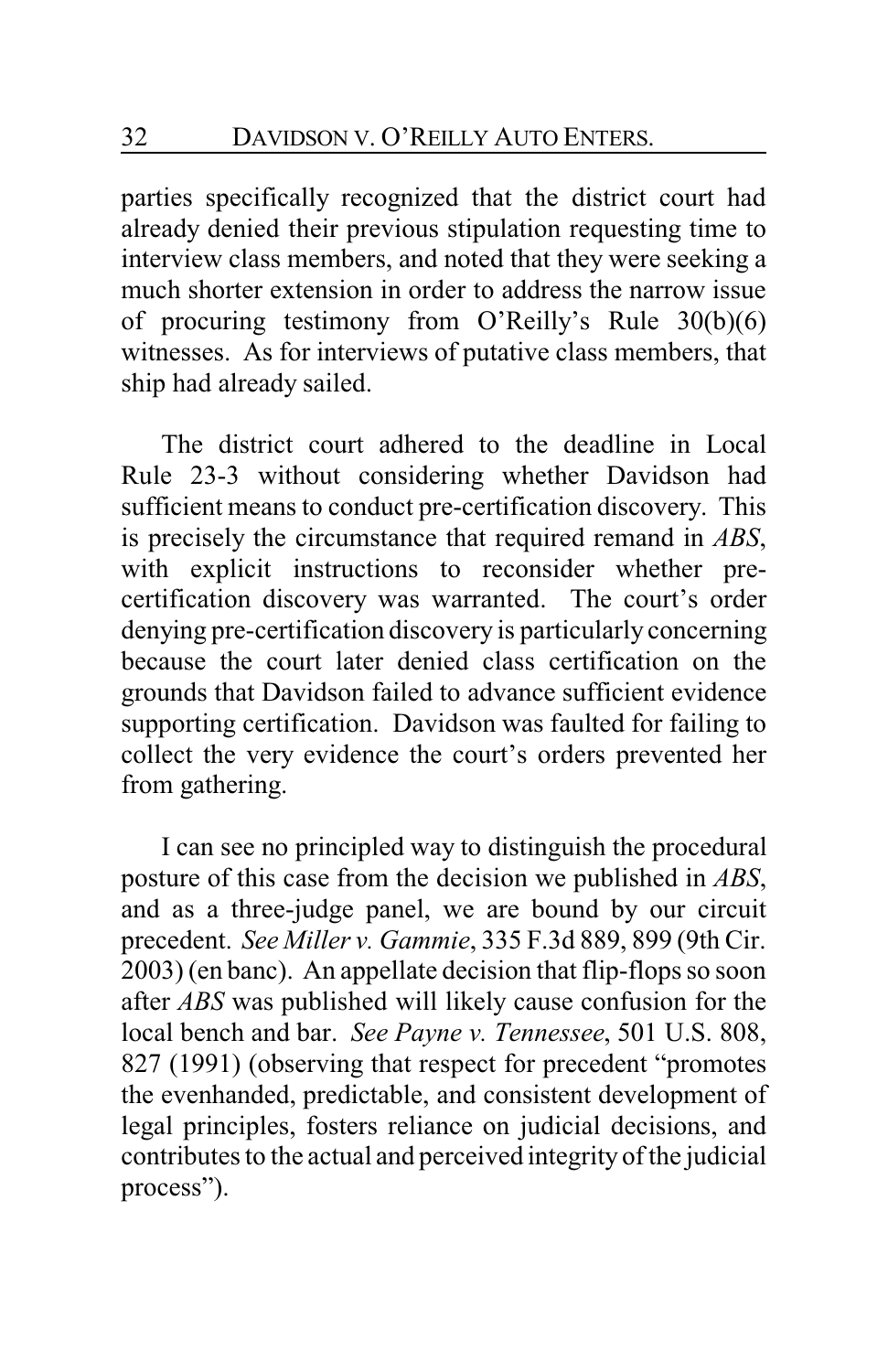## **II**

Because I would hold that the district court abused its discretion by denying Davidson an opportunity to conduct pre-certification discovery, I would not reach the question whether Davidson satisfied the requirements of Fed. R. Civ. P. 23. But my colleagues do, and by affirming the district court's class certification decision on the basis of commonality, they decide in the first instance an issue the district court never reached.**<sup>4</sup>** In the majority's view, Davidson failed to show that the putative class suffered the same injury because she did not show that O'Reilly's written rest break policy was actually applied to O'Reilly's employees. This result is also contrary to controlling authority.

The Rule  $23(a)(2)$  requirement of commonality demands that claims "must depend upon a common *contention*." *Wal-Mart Stores, Inc. v. Dukes*, 564 U.S. 338, 350 (2011) (emphasis added). That "common contention, moreover, must be of such a nature that it is capable of classwide resolution—which means that determination of its *truth or falsity* will resolve an issue that is central to the validity of each one of the claims in one stroke." *Id.* (emphasis added). "What matters to class certification . . . [is] the capacity of a classwide proceeding to generate common *answers* apt to drive the resolution of the litigation." *Id.* (quoting Richard A. Nagareda, Class Certification in the Age of Aggregate Proof, 84 N.Y.U. L. Rev. 97, 132 (2009)).

**<sup>4</sup>** The district court rested its denial of class certification on predominance, *see* Fed. R. Civ. P. 23(b)(3), without addressing any Rule 23(a) requirements.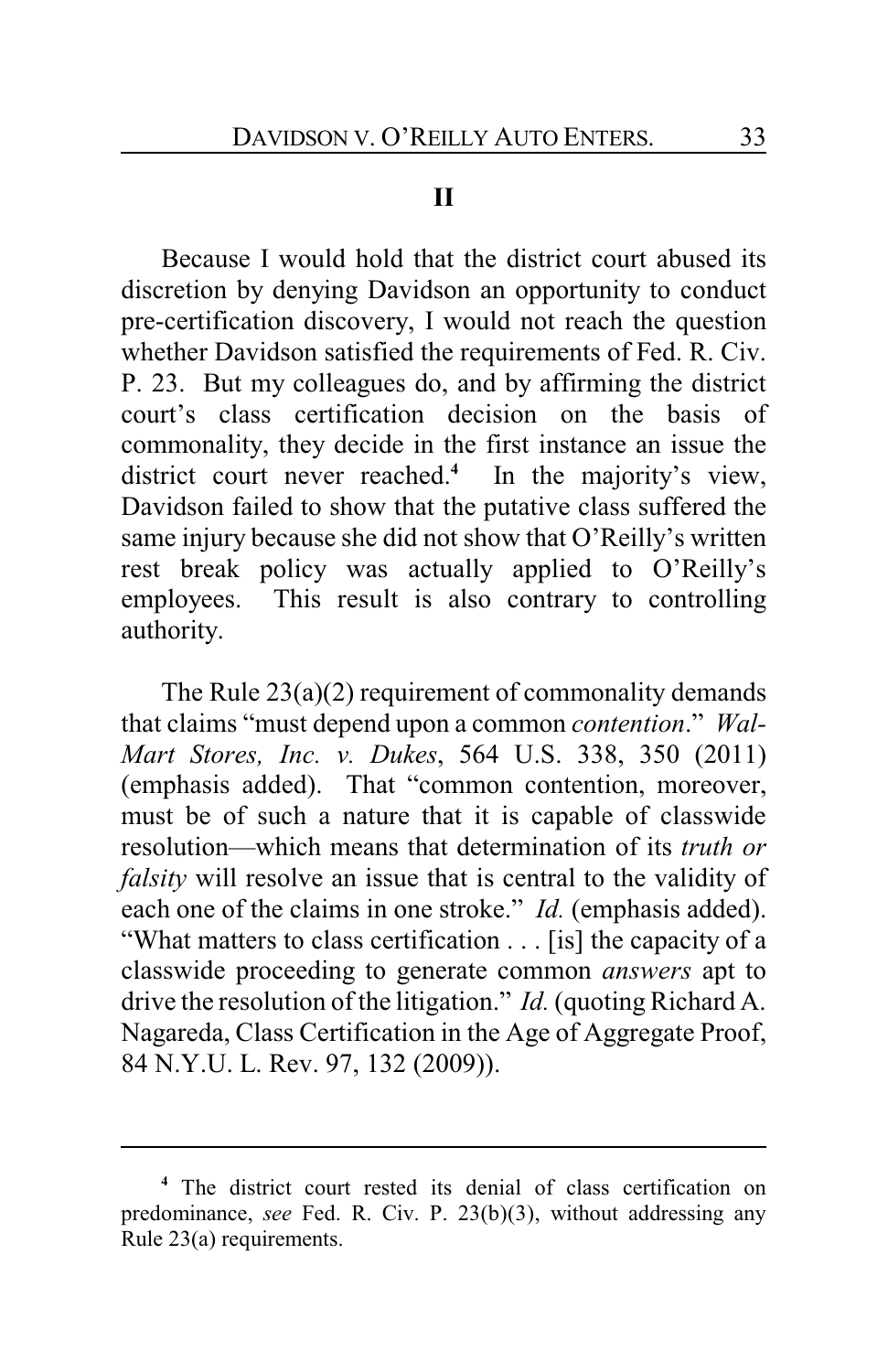To be sure, *Wal-Mart* confirmed that the "rigorous analysis" under Rule 23(a) "sometimes [requires] the court to probe behind the pleadings before coming to rest on the certification question." *Id.* (quoting *Gen. Tel. Co. of Sw. v. Falcon*, 457 U.S. 147, 160 (1982)). And we have recognized that "a district court *must* consider the merits" if they overlap with the requirements of Rule 23(a). *Ellis v. Costco Wholesale Corp.*, 657 F.3d 970, 981 (9th Cir. 2011). After all, "if there is no evidence that the entire class was subject to the *same* allegedly discriminatory practice, there is no question common to the class." *Id.* at 983 (emphasis added). But here, Davidson came forward with evidence of precisely this variety. Thus, this case is clearly distinguishable from *Wal-Mart* and *Ellis*, where claims of gender discrimination failed to satisfy commonality because the plaintiffs did not demonstrate the existence of a uniform policy.

Davidson established commonality with the 2010 and 2013 versions of O'Reilly's store operations manual, and testimony from O'Reilly's Rule 30(b)(6) corporate designee, Mr. David Vanden Bos. Vanden Bos authenticated numerous O'Reilly documents from the class period concerning O'Reilly's rest break policy—e.g., a training agenda and a memo to managers. None of O'Reilly's documents included the "major fraction thereof" language required by California law. *See Brinker Rest. Corp. v. Superior Court*, 273 P.3d 513, 528–29 (Cal. 2012); Cal. Code Regs. tit. 8, § 11070(12)(A). Davidson also identified evidence produced by O'Reilly in a related class action concerning the same rest break policy, including two internal O'Reilly policy documents indicating the same non-compliant rest break policy, and Rule 30(b)(6) testimony confirming that O'Reilly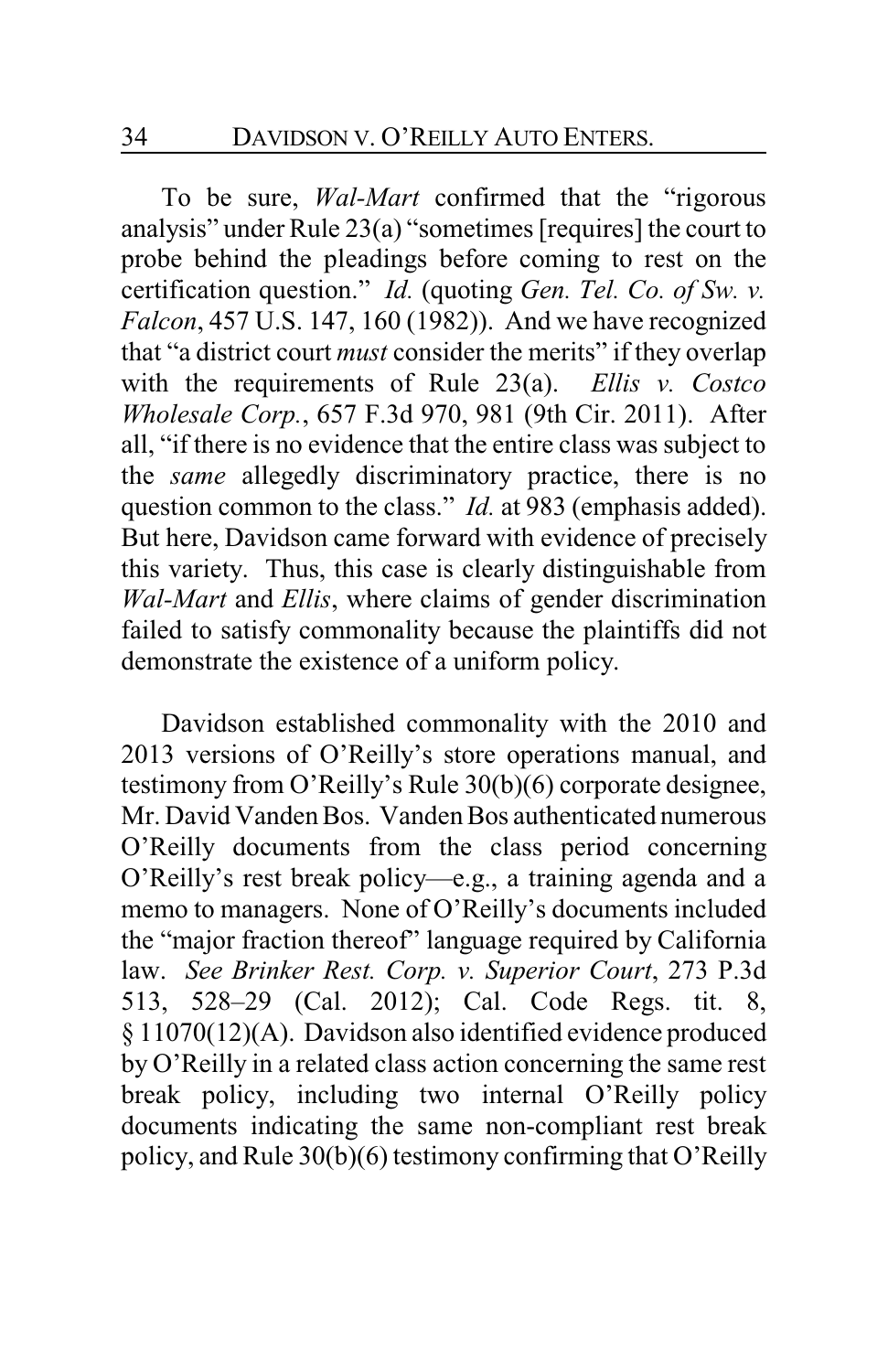only provided one rest period for every four hours of work.**<sup>5</sup>** The majority supposes that the Rule 30(b)(6) deponent's testimony suggests O'Reilly followed a lawful rest break practice. But it is not clear this is so. The written policies identified byDavidson are not consistent with California law, and the deponent's testimony is ambiguous about the practice that was actually followed.

Plainly, Davidson demonstrated the existence of a uniform policy, which if implemented would cause class members to suffer the same injury. The "rigorous analysis" required by *Wal-Mart* does not allow for "an in-depth examination of the underlying merits" of the case—for example, "whether [an employer] was in fact discriminating against women," *Ellis*, 657 F.3d at 983 n.8, or whether O'Reilly was in fact depriving its employees of legallymandated rest breaks. The purpose of class certification is "not to adjudicate the case," but merely "to select the method best suited to adjudication of the controversy fairly and efficiently." *Amgen Inc. v. Conn. Ret. Plans & Tr. Funds*,

**<sup>5</sup>** Davidson requested judicial notice of these materials because they had been filed on the public docket in related litigation involving O'Reilly. *See Reyn's Pasta Bella, LLC v. Visa USA, Inc.*, 442 F.3d 741, 746 n.6 (9th Cir. 2006) (court filings are properly the subject of judicial notice). The district court refused to consider this evidence, ruling that Davidson improperly requested judicial notice of findings of fact from another case. But Davidson did not seek judicial notice of any findings. She sought notice of the policies O'Reilly introduced in the parallel litigation. Whether the cited evidence *in fact* reflected O'Reilly's practice is subject to reasonable dispute, and thus not the proper subject of judicial notice. But the fact that these written policies exist and were produced by O'Reilly cannot be contested. *Lee v. City of Los Angeles*, 250 F.3d 668, 690 (9th Cir. 2001). The court was free to take judicial notice of the existence of O'Reilly's policy documents, just not the veracity of any disputed facts contained therein. *See id.*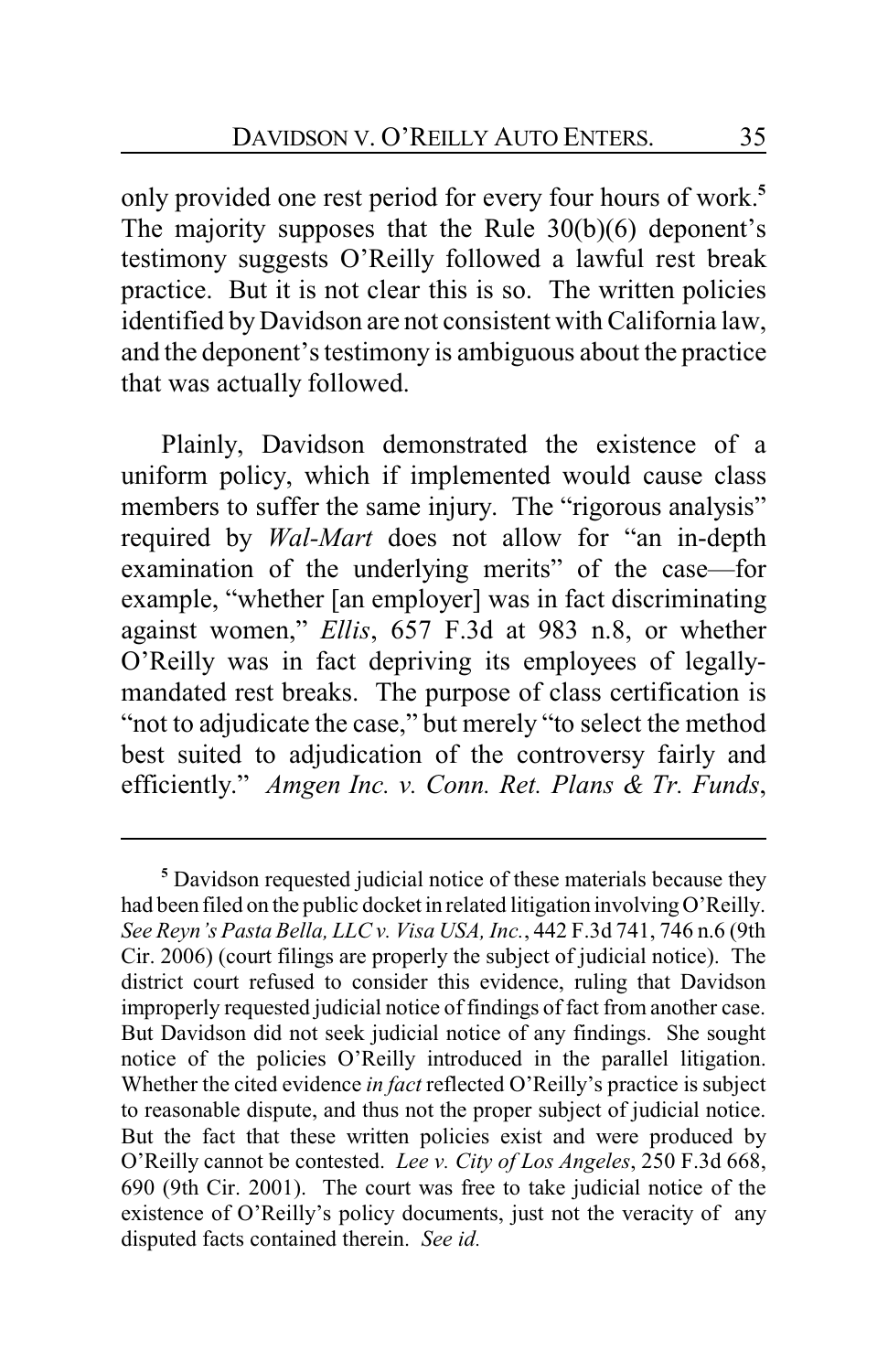568 U.S. 455, 460 (2013) (alteration and quotation marks omitted); *see also Stockwell v. City & Cty. of San Francisco*, 749 F.3d 1107, 1112 (9th Cir. 2014) ("[D]emonstrating commonality does not require proof that the putative class will prevail on whatever common questions it identifies."); *Ellis*, 657 F.3d at 983 n.8 (observing that "whether class members could actually prevail on the merits of their claims" is not the proper inquiry). And the identification of a "a fatal *similarity*—[an alleged] failure of proof as to an element of the plaintiff's claim"—is "inappropriate at the certification stage." *Alcantar v. Hobart Serv.*, 800 F.3d 1047, 1053 (9th Cir. 2015) (quoting *Amgen*, 568 U.S. at 470).

Our prior decision in *Jimenez v. Allstate Ins. Co.*, 765 F.3d 1161 (9th Cir. 2014) is directly on point. There, the plaintiffs raised an off-the-clock work claim that required proof that: (1) plaintiffs performed work for which they did not receive compensation; (2) defendants knew or should have known that plaintiffs did so; and (3) defendants stood by idly. *Id.* at 1165. As to the first question, the plaintiffs argued that class members had worked unpaid overtime as a result of the defendant's unofficial policy of discouraging reporting of such overtime. *Id.* The defendant argued its formal policies were lawful, "and that the alleged informal 'policy-to-violate-the-policy' d[id] not exist." *Id.* at 1165 n.5. We concluded that "[p]roving at trial whether such informal or unofficial policies existed will drive resolution of [the first question]." *Id.* at 1166. As to defendant's argument concerning the existence of the policy, we observed that "[t]his argument is appropriately made at trial or at the summary judgment stage," because "[w]hether any of these common questions are ultimately resolved in favor of either side is immaterial at the class certification stage." *Id.* at 1165 n.5. After all, "if a defendant has a strong argument against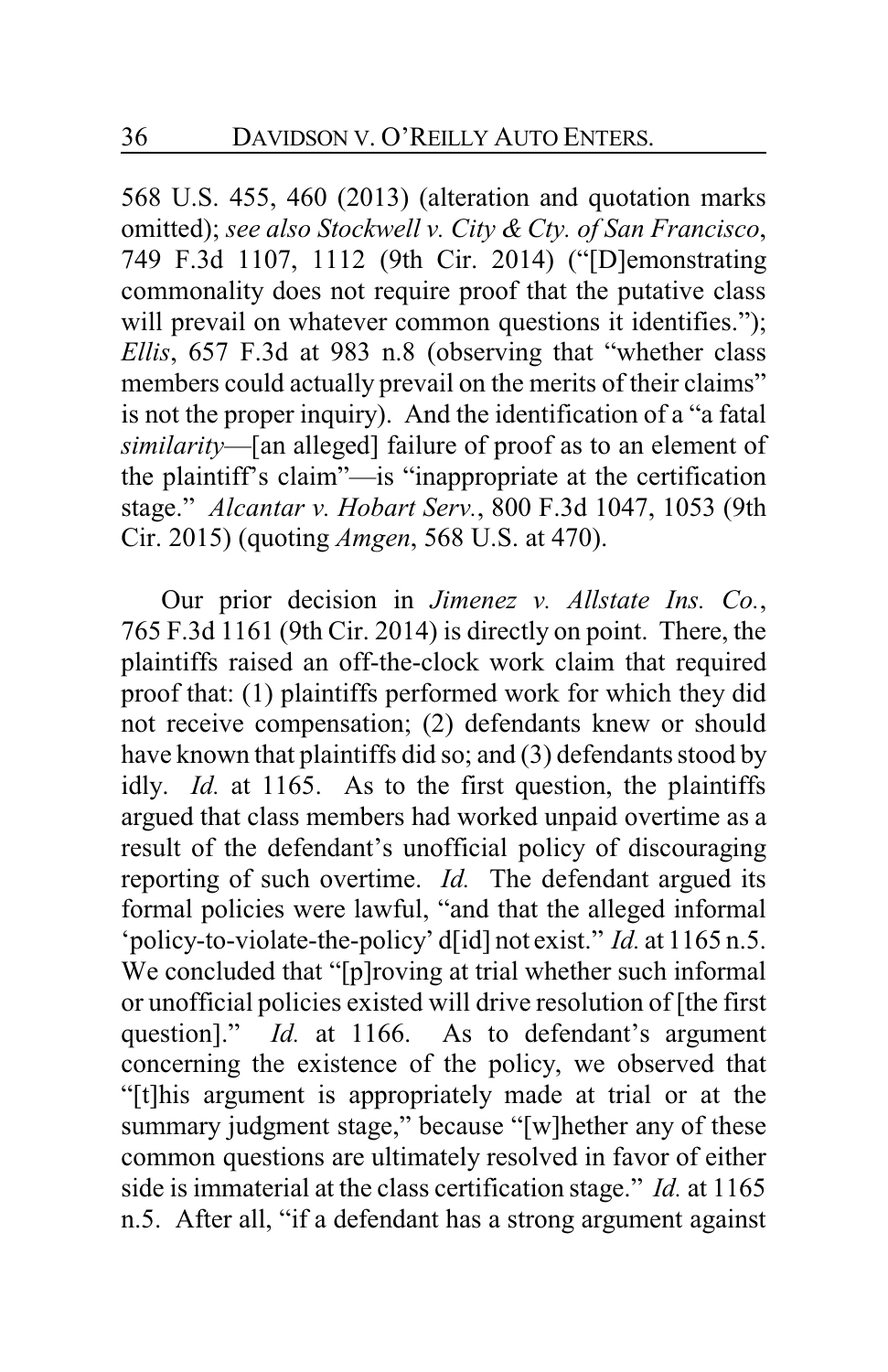classwide liability, it 'should welcome class certification' as that allows it the opportunity to resolve claims of all class members at once." *Id.* (quoting *In re Whirlpool Corp. Front-Loading Washer Prods. Liab. Litig.*, 722 F.3d 838, 857 (6th Cir. 2013)); *see also Ridgeway v. Walmart Inc.*, 946 F.3d 1066, 1078–82 (9th Cir. 2020) (observing it was jury's role "to decide whether Wal-Mart implemented the written policies" concerning control over employees).

Here, Davidson argued O'Reilly had a policy of unlawfully denying class members legally-mandated rest breaks. O'Reilly did not deny that it had a uniform rest break policy. Nor did it insist that the resolution of Davidson's claims would require numerous individualized determinations. *See, e.g.*, *Wal-Mart*, 564 U.S. at 355 (concluding plaintiffs failed to allege a uniform employment practice because employment decisions were left to discretion of local supervisors). O'Reilly instead argued that the unlawful policy identified by Davidson was not in fact implemented, and that its actual rest break policy—as applied throughout California—was lawful. But whether or not the unlawful policy was actually implemented is precisely the sort of question that satisfies commonality. *Jimenez*, 765 F.3d at 1165–66; *see also Torres v. Mercer Canyons Inc.*, 835 F.3d 1125, 1134 (9th Cir. 2016) (concluding that whether the defendant "had a 'common policy or practice of withholding information'" was a common question that would "help to drive resolution of the litigation for all class members").

The district court's conclusion on predominance, though not addressed by the majority, suffered from a similar infirmity. Rule 23(b)(3) "asks the court to make a global determination of whether common questions prevail over